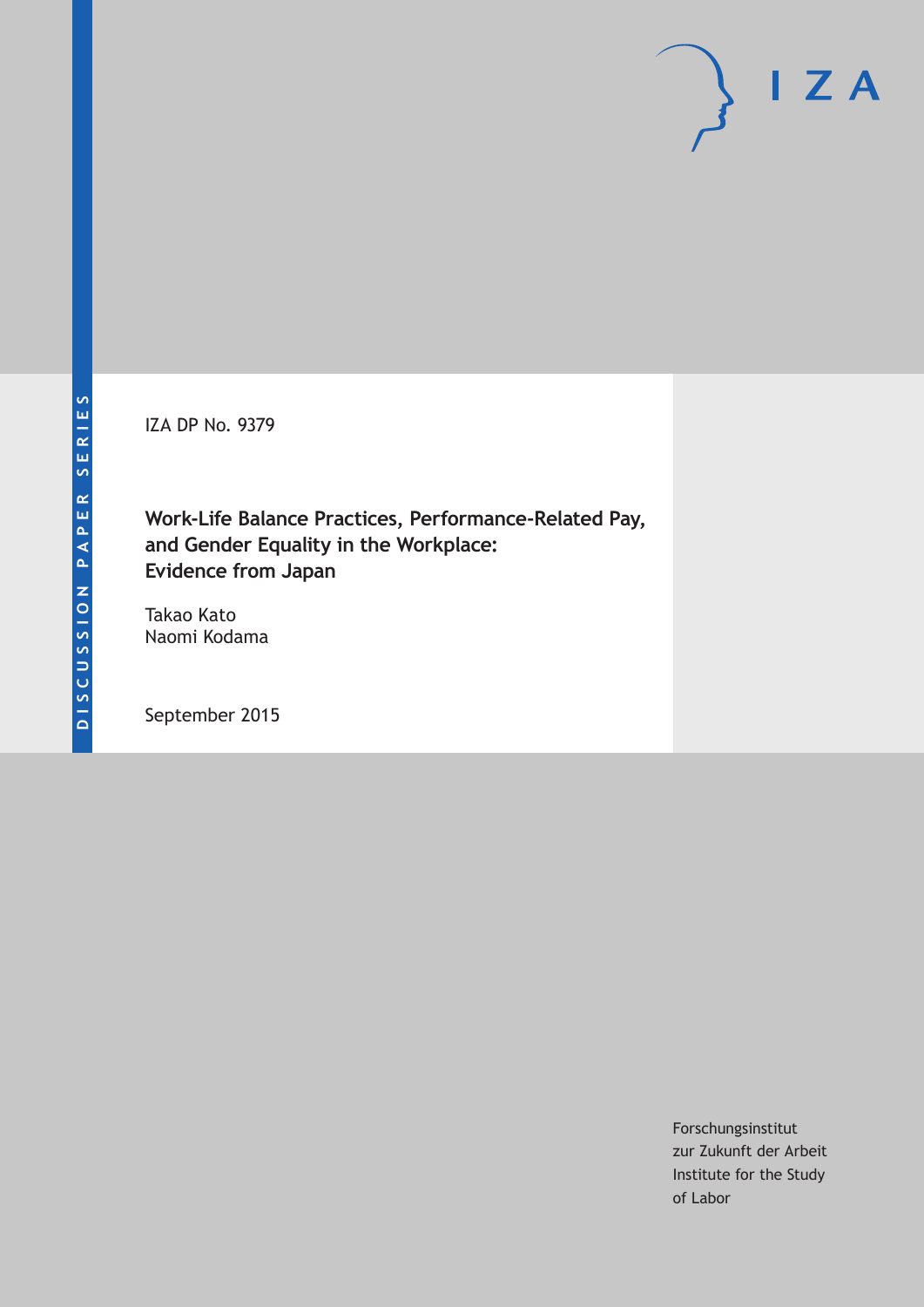# **Work-Life Balance Practices, Performance-Related Pay, and Gender Equality in the Workplace: Evidence from Japan**

### **Takao Kato**

*Colgate University, IZA, CJEB, TCER, CCP, and ETLA* 

## **Naomi Kodama**

*Hitotsubashi University and RIETI* 

Discussion Paper No. 9379 September 2015

IZA

P.O. Box 7240 53072 Bonn Germany

Phone: +49-228-3894-0 Fax: +49-228-3894-180 E-mail: iza@iza.org

Any opinions expressed here are those of the author(s) and not those of IZA. Research published in this series may include views on policy, but the institute itself takes no institutional policy positions. The IZA research network is committed to the IZA Guiding Principles of Research Integrity.

The Institute for the Study of Labor (IZA) in Bonn is a local and virtual international research center and a place of communication between science, politics and business. IZA is an independent nonprofit organization supported by Deutsche Post Foundation. The center is associated with the University of Bonn and offers a stimulating research environment through its international network, workshops and conferences, data service, project support, research visits and doctoral program. IZA engages in (i) original and internationally competitive research in all fields of labor economics, (ii) development of policy concepts, and (iii) dissemination of research results and concepts to the interested public.

IZA Discussion Papers often represent preliminary work and are circulated to encourage discussion. Citation of such a paper should account for its provisional character. A revised version may be available directly from the author.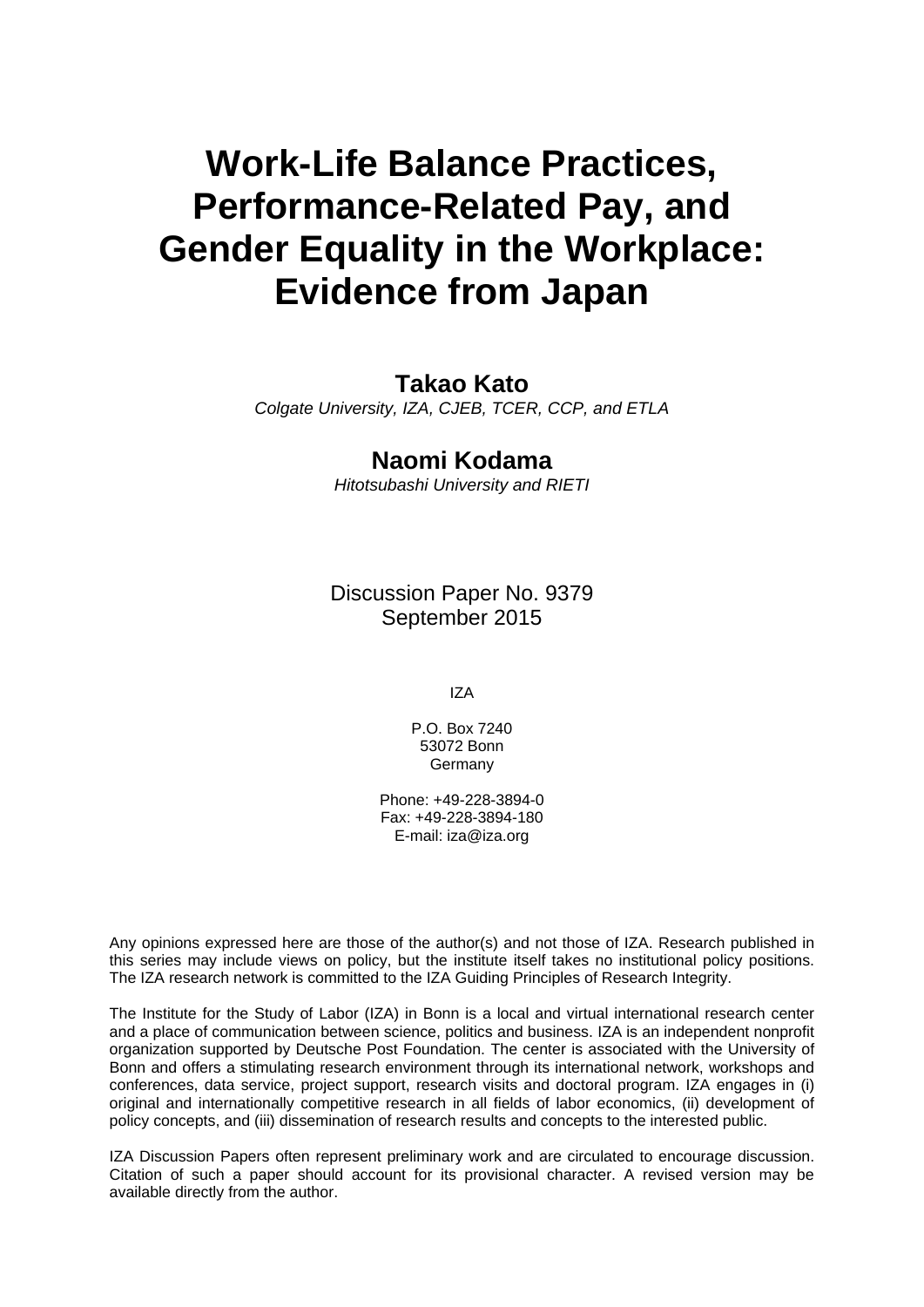# **ABSTRACT**

# **Work-Life Balance Practices, Performance-Related Pay, and Gender Equality in the Workplace: Evidence from Japan\***

This paper uses unique firm-level panel data from Japan and provides new evidence on the possible impact on gender equality in the workplace of human resources management (HRM) practices. Specifically we consider a number of work-life balance (WLB) practices that are developed in part to enhance gender equality as well as performance-related pay (PRP) that is one of the most often discussed changes in the Japanese HRM system in recent years. Our fixed effect estimates indicate that daycare service assistance (onsite daycare services and daycare service allowances) has a gradual yet significant positive effect on the share of women in the firm's core labor force and the proportion of female directors. However, transition period part-time work is found to result in a decrease in the proportion of female directors (or exacerbating gender inequality in management). Turning to PRP, the fixed effect estimates suggest that a switch from the traditional wage system that rewards workers for their long-term skill development through on-the-job training within the firm to PRP that makes pay more sensitive to shorter-term performance will result in a fall in the proportion of female directors. We also find that the adverse effect on gender equality of PRP is fully mediated by having a more objective performance evaluation system; a more transparent decision making process; and a more systematic, explicit and formal training program. This finding can be interpreted as evidence pointing to gender discrimination in the workplace. In designing, developing and revising public policy instruments to achieve Prime Minister Shinzo Abe's ambitious policy goal of "increasing the share of women in leadership positions to at least 30% by 2020 in all fields in society," policy makers may need to pay particular attention to heterogeneous efficacy of specific WLB practices and the adverse effect of PRP as well as the mediating role played by management by objectives (MBO), information sharing, and systematic training program.

JEL Classification: M5, J16

Keywords: work-life balance, performance-related pay, pay for performance, HRM practices, gender equality, gender diversity, Japan

Corresponding author:

Takao Kato Department of Economics Colgate University 13 Oak Drive Hamilton, NY 13346 USA E-mail: tkato@colgate.edu

 $\overline{\phantom{a}}$ 

<sup>\*</sup> We are grateful to the participants of the seminar at Research Institute Economy, Trade and Industry (RIETI), the Tokyo Labor Economics Workshop, and the 2015 spring conference of Japanese Economic Association for their helpful discussions on this paper, especially Tsutomu Miyagawa, Kyoji Fukao, Masahisa Fujita, Masayuki Morikawa, Yoko Konishi, Hideo Owan, Nobuko Nagase, Emiko Usui, Daiji Kawaguchi, Yukiko Asai, Akira Wakisaka, and Tsuyoshi Tsuru. This study is conducted as part of the Project "Study on Intangible Assets in Japan" undertaken at Research Institute of Economy, Trade and Industry (RIETI), and this paper is based on the RIETI Discussion Paper Series 15-E-112. All remaining errors are our own and the views expressed in this paper are solely those of the authors and are not necessarily those of the organizations to which we belong.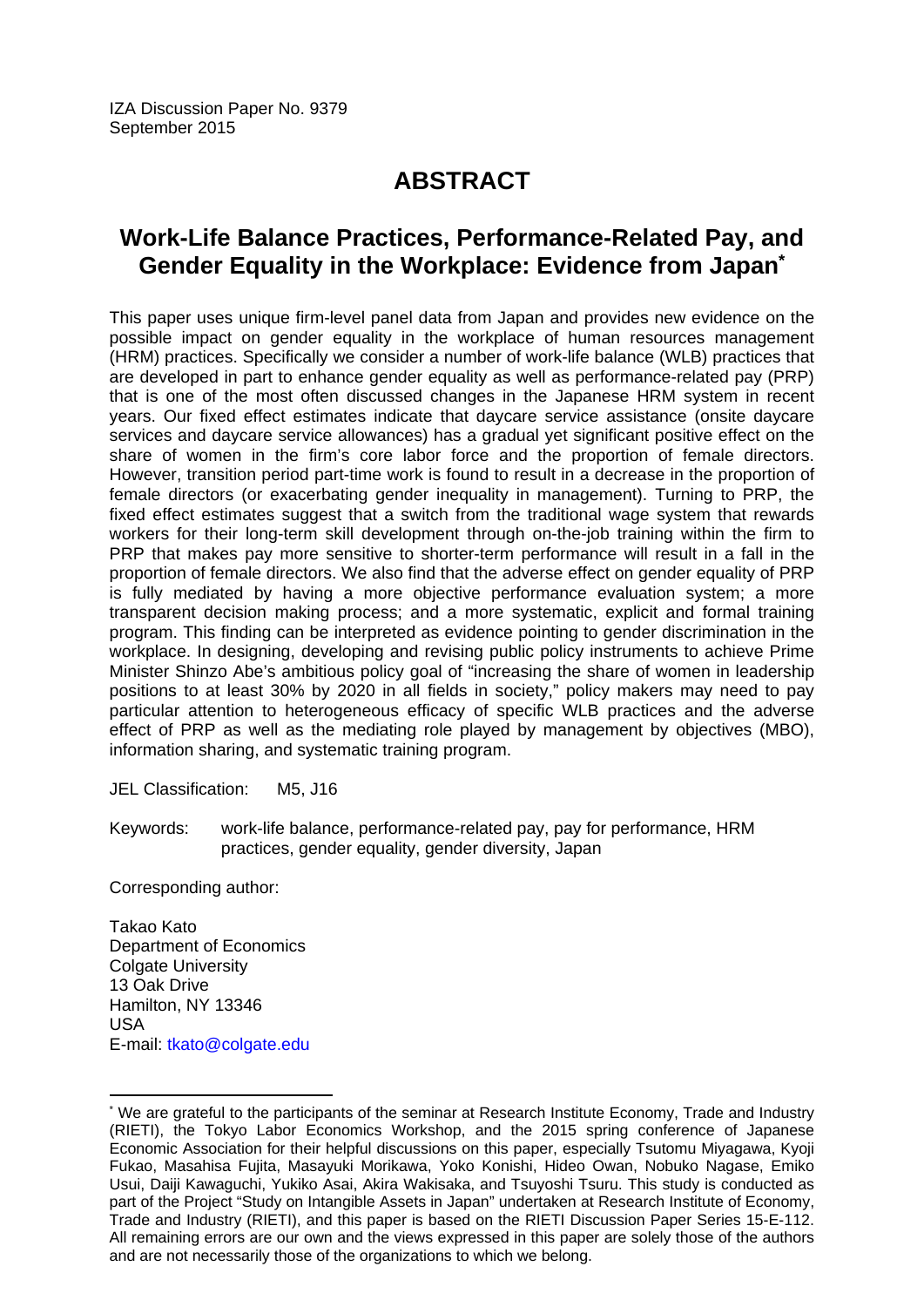### Work-Life Balance Practices, Performance-Related Pay, and Gender Equality in the Workplace: Evidence from Japan

#### 1. Introduction

A large number of studies consider HRM practices as intangible assets and estimate their effect on productivity (for a recent review of the literature, see Bloom and van Reenen, 2011). Yet a relatively fewer studies estimate their effects on gender diversity in the workplace, and hence the impact on gender inequality of HRM practices is not well understood (Castilla, 2012). This paper uses unique firm-level panel data from Japan and provides new evidence on the possible impact on gender equality in organizations of a variety of HRM practices.

The use of Japanese data is of particular interest. In Japan gender gaps in the labor market are considerable. According to the OECD, the gender gap in median earnings for full-time employees in Japan was approximately 29% in 2012 (or women earn 29% less than men), almost twice as high as the OECD average. The persistently large gender pay gap in Japan is particularly troublesome for policy makers since gender gaps in educational attainment narrowed considerably in Japan (Abe, 2010). As the proportion of college-educated women has increased, the worker composition of full-time workers has changed dramatically. In particular, there has been a significant increase in the proportion of female university graduates among full-time workers. Further, the average tenure of full-time female workers rose from 6.2 years in 1981 to 8.9 years in 2010 (the Basic Survey on Wage Structure, Japanese Ministry of Health, Labor and Welfare). Despite these improvements in female education and tenure, however, significant gender wage gaps persist in Japan.

Presently Japanese policy makers consider narrowing such gender gaps a top policy priority (see, for instance, Prime Minister Abe's ambitious policy goal of "increasing the share of women in leadership positions to at least 30% by 2020 in all fields in society"). The current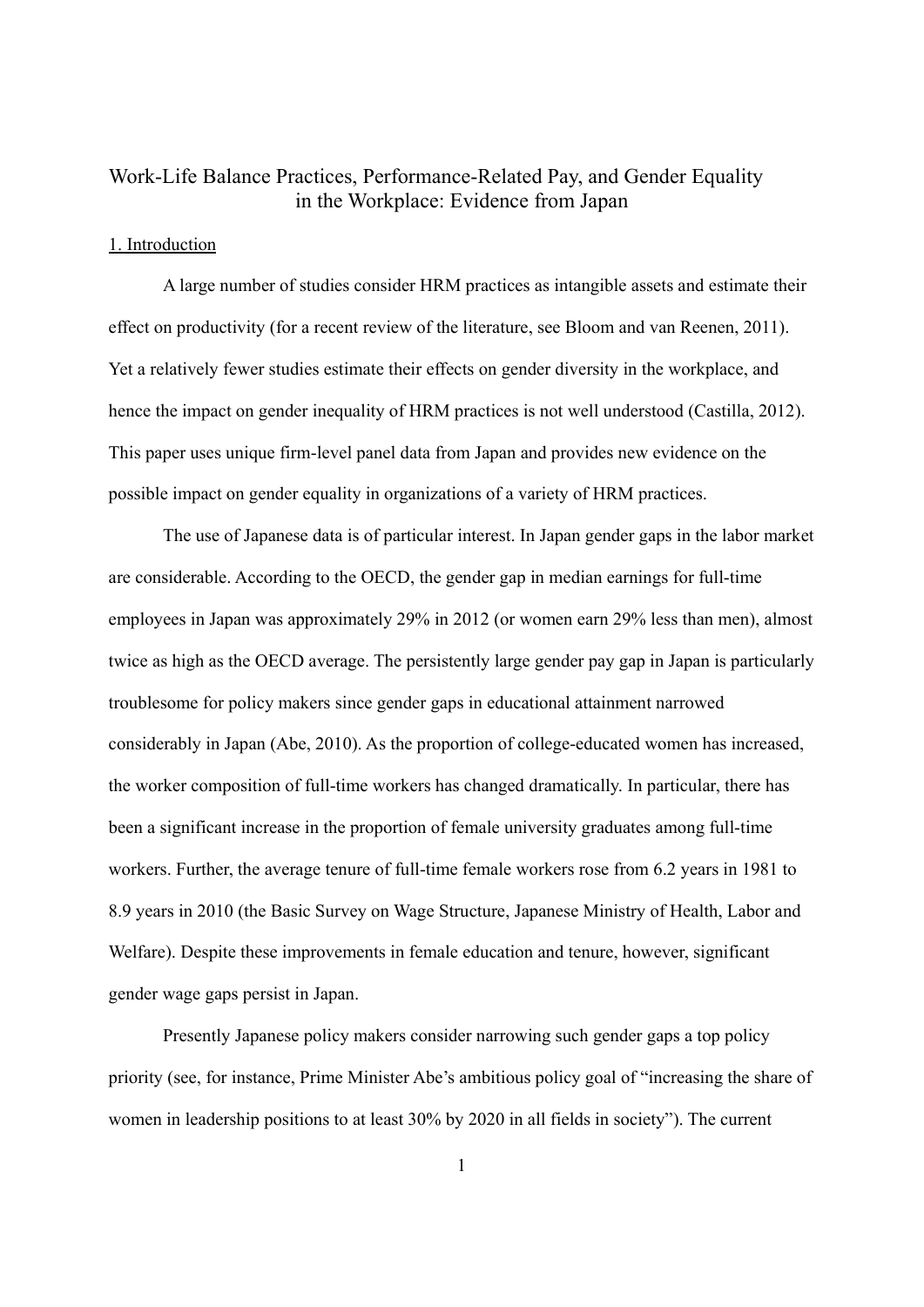policy focus on gender gaps in the labor market is in part motivated by Japan's rapidly aging population and the resultant shrinking labor force and diminishing economic dynamism. Greater labor force participation and career advancement of women are often advocated as the most promising "solution" to Japan's demographic challenge (see, for instance, a recent IMF report "Can Women Save Japan?" by Steinberg and Nakane, 2012).

In addition to the afore-mentioned macroeconomic and demographic needs for further career development of women, a growing body of evidence points to the microeconomic needs for gender diversity in the workplace—gender diversity as a source of corporate competitiveness (see, for instance, Gregory-Smith; Main and O'Reilly, III. 2014 for the U.K., Adams and Ferreira, 2009 for the U.S., Liu, Wei and Xie. 2014 for China, and Smith, Smith and Verner. 2013 for Denmark).

The empirical literature on gender gaps in the labor market in Japan tends to focus on assessing the efficacy of public policy instruments at the macro level such as revisions of Japan's "paternalistic" Labor Standard Law, parental leave legislations, and increasing public daycare facilities (see, for instance, Kato and Kodama, 2014, Asai, 2015, Kato, et al., 2014, Asai, Kambayashi, and Yamaguchi, 2015, Unayama and Yamamoto, 2015, Higuchi, Matsuura, and Sato, 2008, Abe, 2013, and Lee and Lee, 2014). In contrast, there is a paucity of rigorous evidence on the efficacy of HRM policies and practices at the micro (firm) level----especially Work-Life Balance (WLB) practices in Japan.<sup>1</sup> It is this important gap in the literature that we hope to fill in this paper. $<sup>2</sup>$ </sup>

 $\begin{array}{c|c}\n\hline\n\end{array}$ <sup>1</sup> Kawaguchi (2013), Wakisaka (2007) and Yanadori and Kato (2009) provide cross-sectional evidence which is subject to bias caused by unobserved firm heterogeneity.

 $2$  Albeit the paucity of rigorous evidence on the impact on advancement of women in the labor market of WLB practices in Japan, there is a growing body of rigorous evidence in other industrialized nations—for instance, Gupta, Smith and Mette (2008); Bloom, et. al. (2009); Arthur and Cook (2004); Baxter and Chesters (2011); Berg, et.al. (2014); and Bud and Mumford (2004).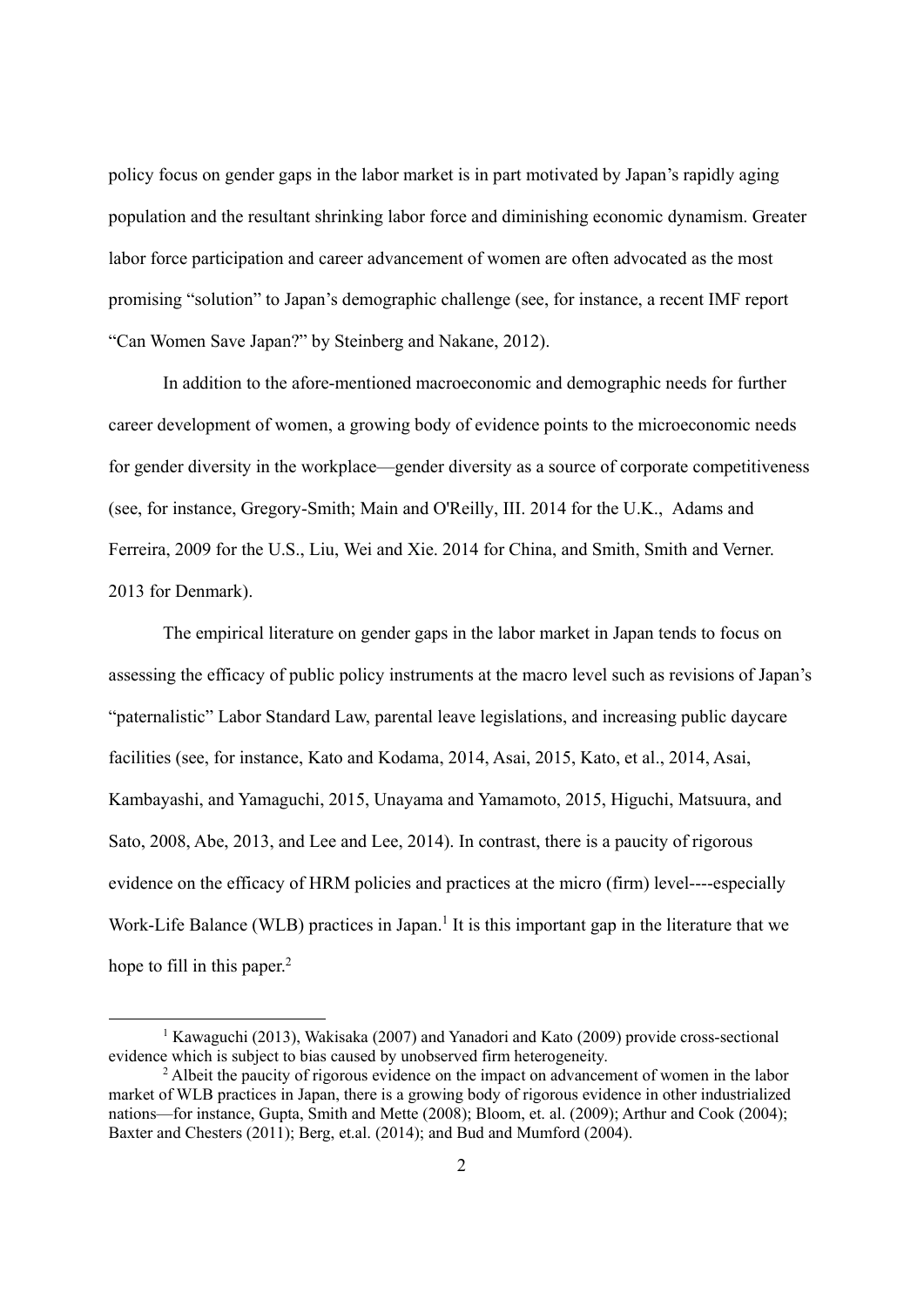A full assessment of the impact on gender equality of HRM practices requires firm-level panel data which provide longitudinal data on the incidence of various HRM practices as well as diverse dimensions of labor market outcome for women as compared to men. To this end, we merge the following three firm-level panel datasets using unique company codes; (i) Data from the Intangible Assets Interview Survey in Japan conducted by the RIETI (Research Institute of Economy, Trade, and Industry); (ii) CSR Data compiled by Toyo Keizai<sup>3</sup>; and (iii) Corporate Proxy Statement Data compiled by Development Bank of Japan.

The merged database consists of 4,697 publicly-traded firms in Japan, and provide annual data for each firm over 2003-2011. Importantly the database provides longitudinal information on the incidence of a variety of WLB practices (e.g., Flextime, Telecommuting, Satellite Office, Transition Period Part-Time Schedule; and Daycare service assistance (e.g., onsite daycare services and daycare service allowances for those who use other daycare services).

In addition to WLB practices, our database also provides panel data on the incidence of high-performance work practices (HPWPs). One of the most often-discussed changes in HPWPs in Japan over the last two decades is the adoption of Performance-Related Pay, PRP (see, for instance, Tatsumichi and Morishima, 2007). Following the burst of the financial bubble at the end of the 1980s, the Japanese economy fell into prolonged stagnation (Japan's Great Recession or Lost Decade). The inability of the Japanese employment system to respond to rapidly changing market conditions during Japan's Great Recession was often accused of a structural impediment to the swift and robust recovery of the Japanese economy (Ono and Rebick, 2003). Influential associations of Japanese business leaders, such as Keizai Doyukai (Japan Association of Corporate Executives) and Nippon Keidanren (Japan Business Federation) called for a replacement of the Japanese system with the U.S. system. In this context, interest in American-

 $\frac{1}{3}$ <sup>3</sup> The data was provided by the RIETI.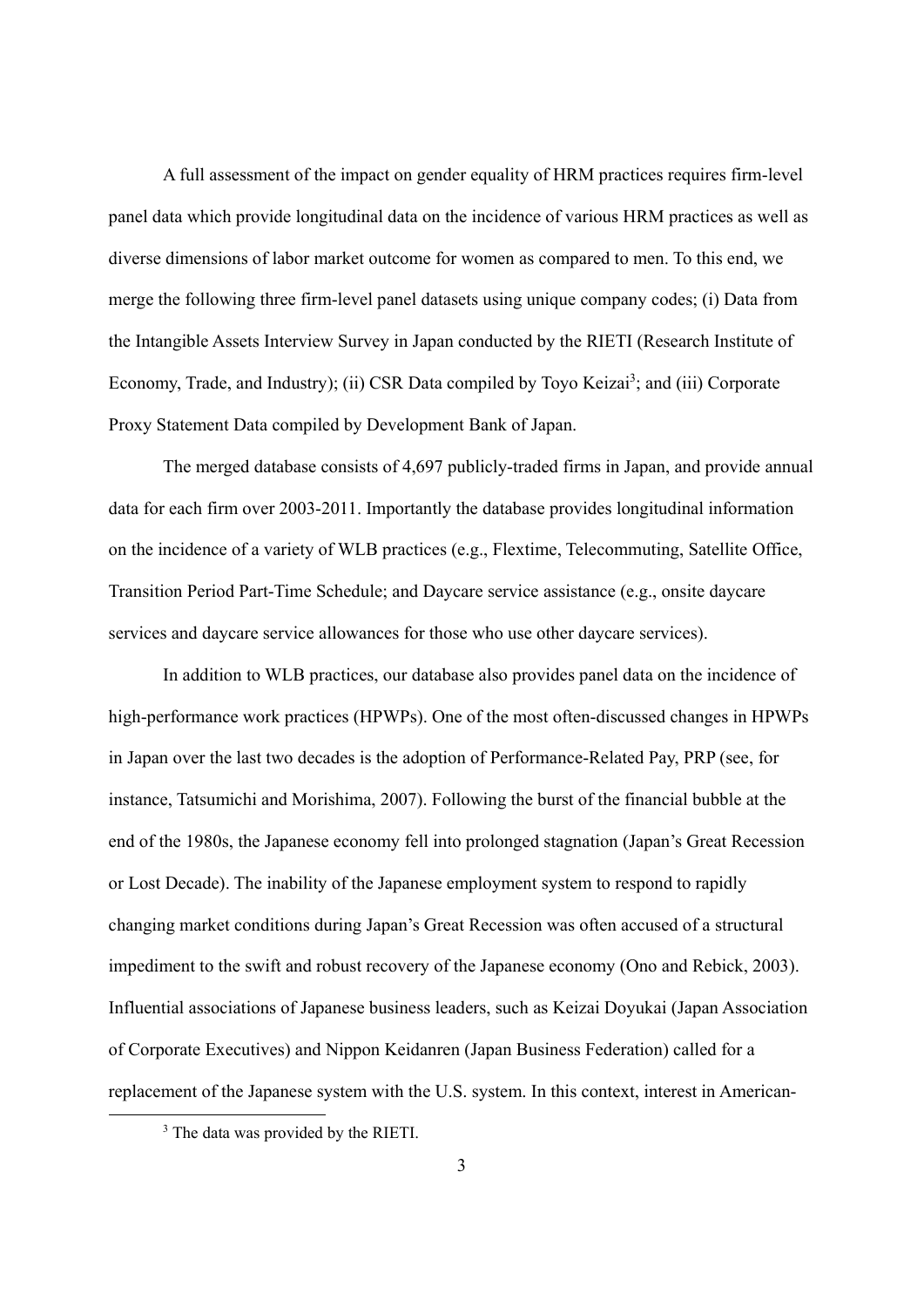style individual incentive pay--Performance-Related Pay (PRP) rose. While the traditional Japanese pay system tends to reward long-term skill acquisition through on-the-job training within the firm, American-style PRP makes pay more sensitive to relatively short-term performance.<sup>4</sup> For instance, under American-style PRP, individual worker pay is determined by the supervisor's annual assessment of the extent to which the worker achieves a set of specific goals that were set during the annual consultation at the beginning of the year. A switch from the traditional Japanese pay system to the American-style PRP has been recommended as a means to boost Japanese firms' productivity and maintain/regain their competitiveness.

Naturally the literature tends to focus on the efficacy of PRP as a performance-enhancing instrument (see for instance Benson and Brown, 2000, and Kato and Kodama, 2015), and no attempt has been made to conduct a rigorous econometric study of the possible effect on gender equality in the workplace of Japanese PRP. This paper provides novel evidence on the consequences of PRP for gender inequality in Japan.<sup>5</sup>

Popular writings tend to portray a switch from the traditional wage system to PRP as a blessing for those who believe in womenomics—advancement of women in the labor market as a solution to Japan's demographic challenge. There are, however, reasons to believe that the opposite may be the case—the introduction of PRP results in an increase in gender inequality in the workplace. First, the traditional Japanese pay system tends to stress the importance of the worker's long-term skill acquisition through experiencing a variety of jobs within the firm as a

 <sup>4</sup> The English-language literature on recent changes in the Japanese pay system is thin. A notable recent exception is Chiang and Ohtake (2014). For the Japanese-language literature, see, for instance, Tsuru, Abe, and Kubo (2005).

<sup>5</sup> Most recently Chiang and Ohtake (2014) study the possible effect on the structure of gender wage gaps of PRPs in Japan. Our study differs from Chiang and Ohtake (2014) in at least two important ways. First, instead of focusing on pay, we investigate gender gaps in employment and promotion in the workplace. Second, unlike their study that uses cross-section data and hence does not use fixed effect models, the panel nature of our data allow us to use fixed effect models and account for unobserved firm heterogeneity. As such we believe our study complements Chiang and Ohtake (2014).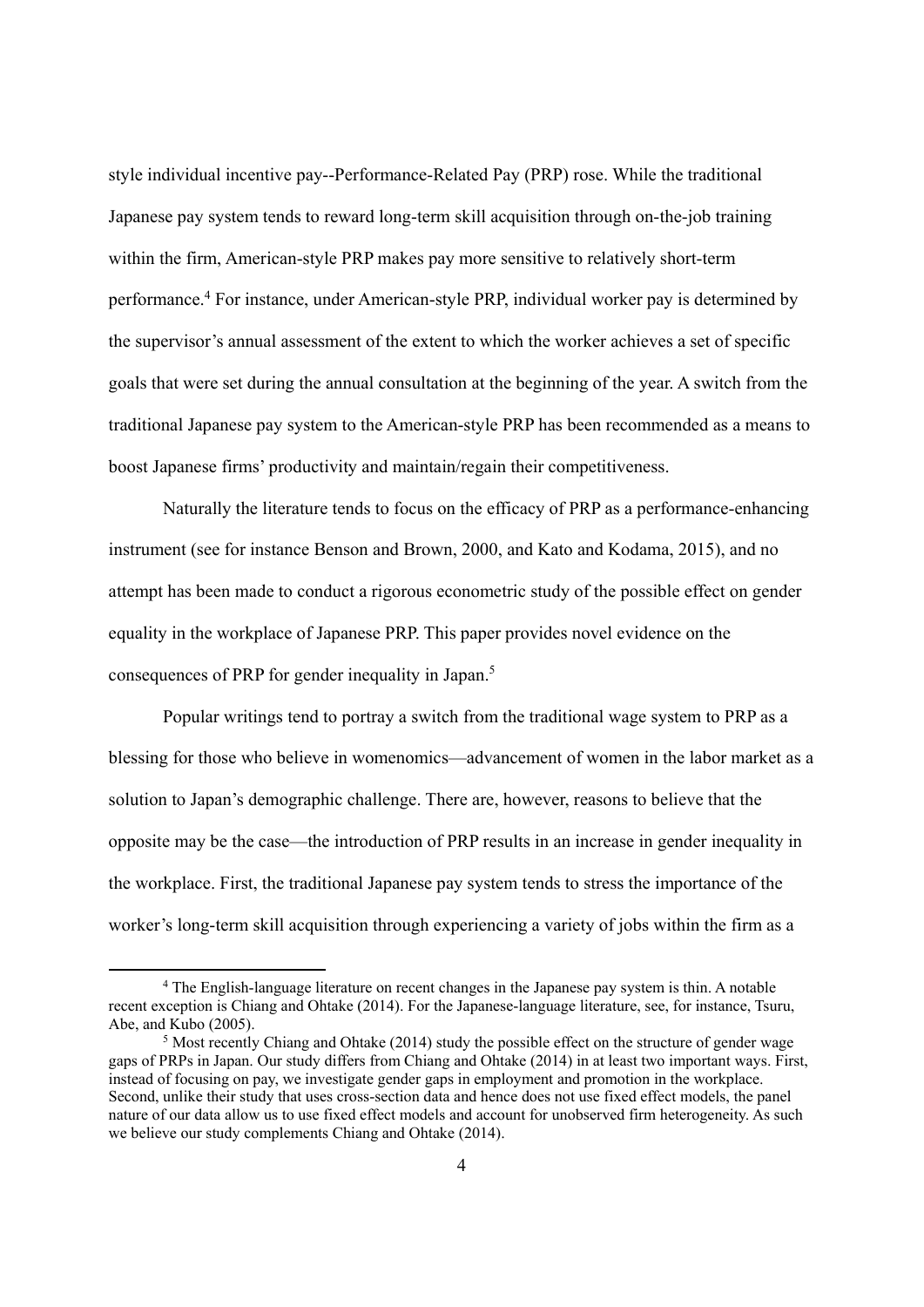key determinant of pay. Since such internal human capital accumulation increases with tenure, under the traditional Japanese pay system, pay rises with tenure. A shift from such a "seniority" pay system to PRP may create more (rather than less) room for gender discrimination. After all, performance is in principle more subjective than tenure as a criterion for pay raise and promotion. Second, recent research in behavioral economics provide evidence that women shy away from competition while men embrace it (Niederle and Vesterlund, 2006). A shift toward PRP can be considered a workplace climate shift toward more intense competition. As such, the introduction of PRP may well result in diminished career advancement of women. We further explore possible interplay between PRP and other practices that are often considered an integral part of the Japanese high-performance work system (Kato and Morishima, 2002).

Our data are rich in labor market outcome measures. As such, we are able to gauge the degree of gender equality in the workplace at the different levels from the level of female employment to the proportion of female directors.

Our preferred empirical strategy, fixed effect model estimation, yields mixed evidence on the efficacy of WLB practices as means to reduce gender inequality. On the one hand, daycare service assistance is found to have a gradual yet significant positive effect on gender equality in general as well as gender equality at the higher (management) levels. On the other hand, we find that "temporary" transition period part-time work arrangement will result in a decrease in the proportion of female directors (or increased gender inequality in management).

Turning to PRP, we find evidence that a switch from the traditional Japanese pay system to PRP will result in a decrease in the proportion of female directors (amplifying gender inequality in management). The inequality-enhancing effect of PRP has two interpretations: (i) a switch from the traditional wage system to PRP creates more room for gender discrimination;

5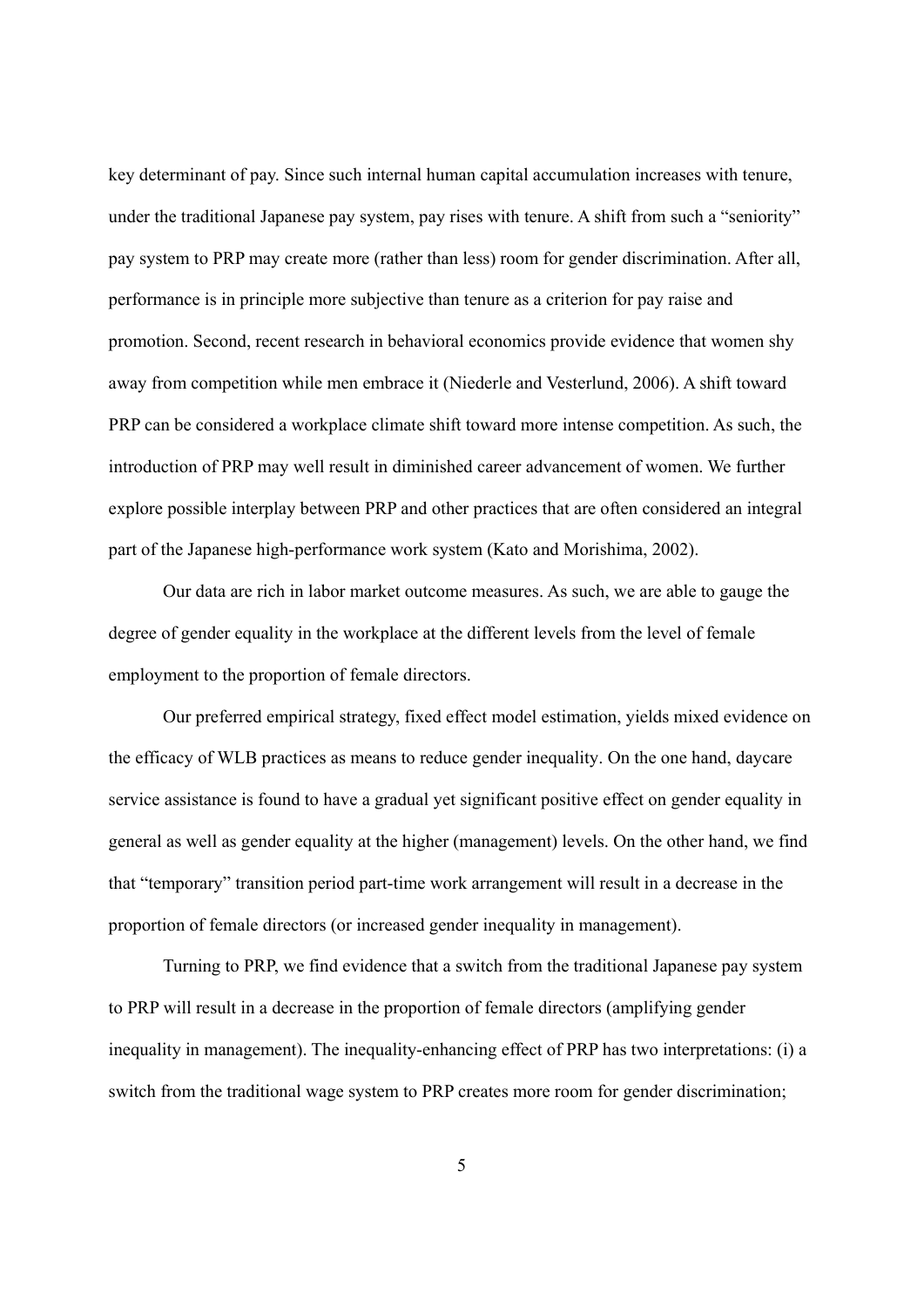and (ii) PRP changes the workplace climate toward more intense competition, and women shy away from competition while men embrace it. We find some indirect evidence that the adverse effect on gender equality of PRP is mediated fully by having a more objective performance evaluation system, a more transparent decision making process and a more systematic, explicit and formal training program. As such, our findings suggest that gender discrimination may play a significant role in exacerbating gender inequality under PRP.

In the next section we study the effect on gender equality in the workplace of WLB Practices. Section III turns to PRP and its effect on gender equality. Section IV concludes.

#### II. Gender equality in the workplace and WLB Practices

 To investigate empirically the efficacy of WLB practices as means to reduce gender inequality in the workplace, we estimate the following fixed effect models:

GenderEquality<sub>it</sub> =  $\alpha$  +  $\beta_{11}$ Flex<sub>it</sub> + +  $\beta_{12}$ FlexAge<sub>it</sub> +  $\beta_{21}$ Rhours<sub>it</sub> +  $\beta_{22}$ RhoursAge<sub>it</sub>

+  $\beta$ 31Daycare<sub>it</sub> + +  $\beta$ 32DaycareAge<sub>it</sub> + X<sub>it</sub> + (firm fixed effects) + (year effects) +  $\varepsilon$ <sub>it</sub> (1) To gauge the degree of gender equality in the workplace (GenderEquality<sub>it</sub>), we consider the following three variables: (i) Fmanager<sub>it</sub>=the number of female managers of firm i in year t; (ii)  $F \cdot \text{directory}_it} = \text{the number of female directory (typically called "bucho" in the Japanese workplace)}$ of firm i in year t; and (iii) Femployee<sub>it</sub>=the number of female standard employees of firm i in year t.

 For Work-Life Balance polices, our data allow us to consider three categories of WLB practices: (i) Flex<sub>it</sub> =1 if firm i in year t uses at least one of the following three flexible scheduling policies/programs: (a) flextime; (b) telecommuting; and (c) satellite office, 0 otherwise; (ii) Rhours $_{ii}$ =1 if firm i in year t allows its employees to take a temporary transitional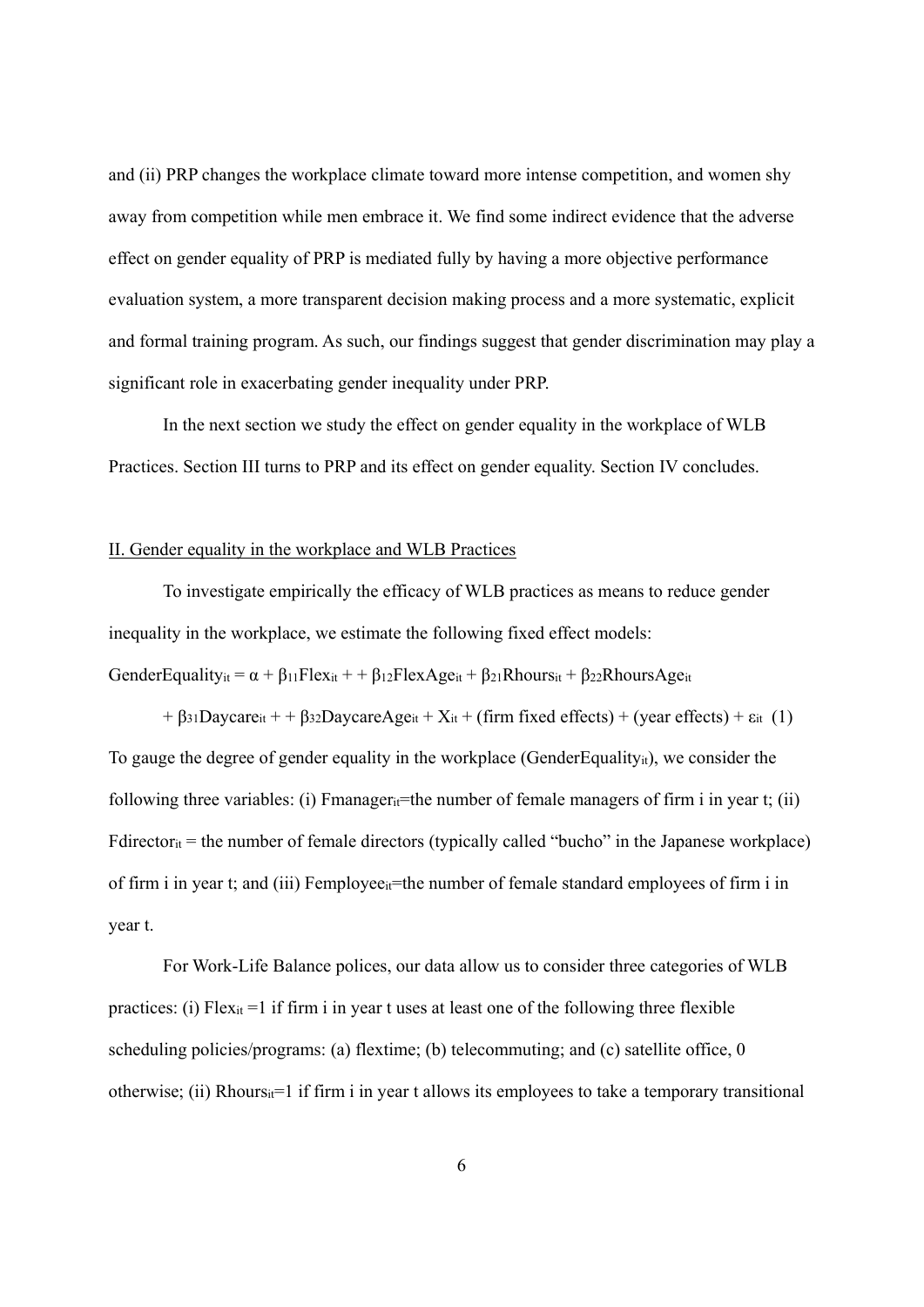part-time work (e.g., female employees return to work after maternity leave as a temporary transitional part-time worker for a fixed period of time), 0 otherwise; and (iii) Daycare<sub>it</sub> =1 if firm i has a company daycare center (including a reimbursement program for those who use public daycare centers) in year t, 0 otherwise. Since it is highly unlikely that HRM practices such as WLB polices have immediate impact on gender inequality in the workplace, we consider oneyear lag. Furthermore, HRM practices are shown to evolve in their scope, nature and effects over time (see, for instance, Kato, 2006, and Müller and Stegmaier, 2014). To capture such dynamic effects, we add the age of each category of WLB practices.

 It is plausible that the use of WLB practices is correlated with unobserved firm characteristics that tend to be time-invariant, such as corporate culture, tradition and underlying managerial quality. Furthermore, such unobserved firm characteristics are likely to be correlated with gender equality in the workplace. Without accounting for such unobserved firm heterogeneity, the estimated coefficients will be biased. Fortunately our data are longitudinal, and thereby allow us to estimate firm fixed effect models and hence account for such unobserved firm heterogeneity.

 To control for common year effects (including common trends and macro shocks), we will also consider year fixed effects. Finally, we also control for time-variant firm characteristics such as employment (in log), proportion of foreign capital, and ROA.<sup>6</sup>

 We form our prior expectations on the direction of the effect of each of the three categories of WLB practices, in part based on our recent field research at two large manufacturing firms in Japan (both firms are listed in the first section of Tokyo Stock Exchange and produce globally well-known products). Our informants at both cases (who are managers in

 <sup>6</sup>  $6$  Our key results are found to be robust to alternative sets of time-variant firm characteristics, such as profit margin instead of ROA.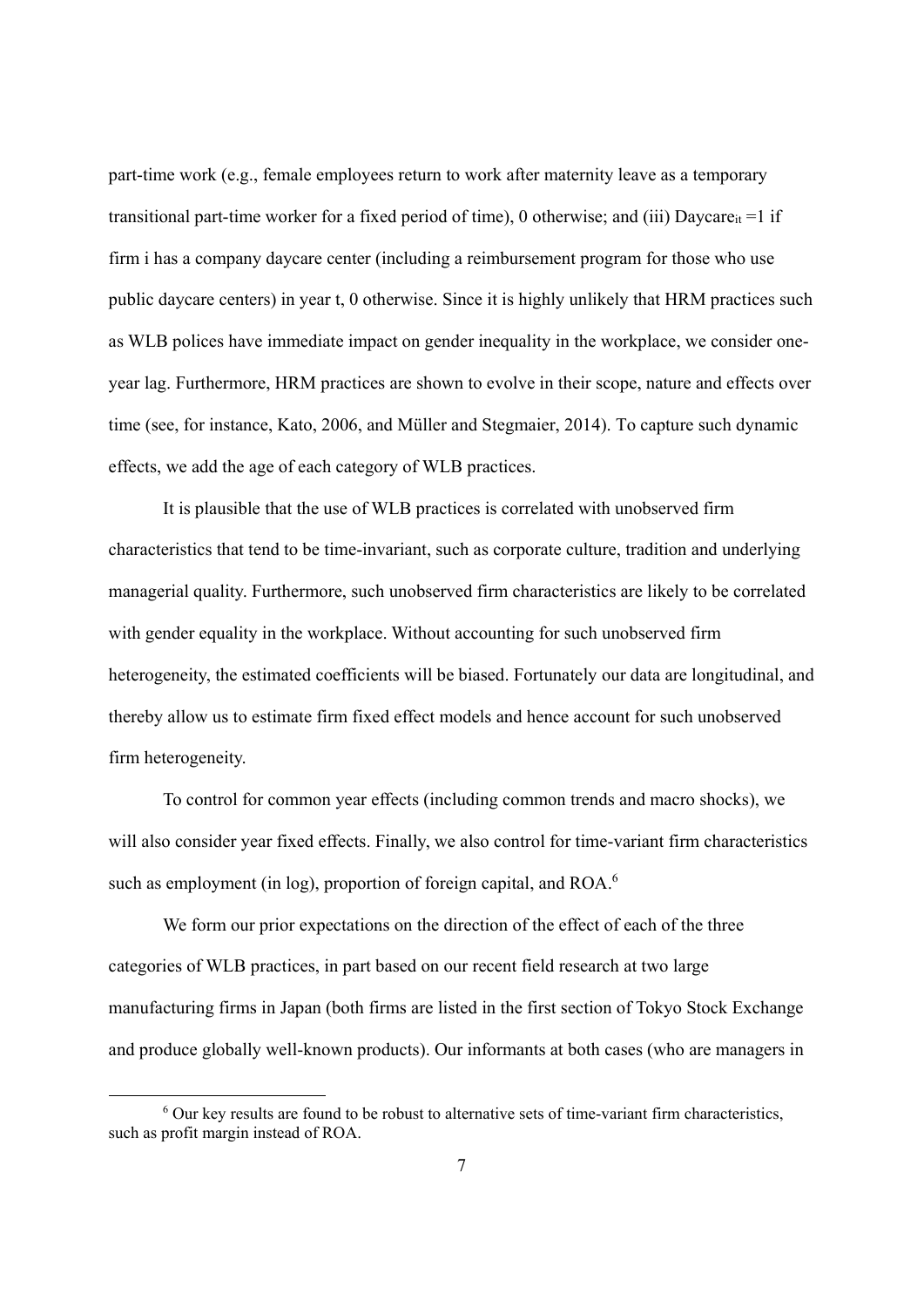charge of WLB) stress the efficacy of their onsite daycare centers. At one firm, they were able to give us two specific examples in which female employees were able to become managers in part thanks to the availability of their convenient onsite daycare center. However, our informants at both case firms also emphasize the negative effect on work quality and eventually career advancement of women of the temporary and transitional part-time work arrangement. Female employees returning from their parental leave who use the program are often unable to maintain the quality of their work, which harm their chance of career advancement. In fact, though the program is supposed to be a temporary and transitional part-time arrangement, some women end up using the program well beyond the "transitional" period and diminishing their chance of career advancement significantly. Our informants told us that they had been trying to talk to promising female employees about the potentially adverse impact on career advancement of using the program, and dissuade them to use it, but only with limited success. Thus, we expect the temporary and transitional part-time work program to be ineffective and possibly have even a negative effect on gender equality at the higher (management) levels.

Table 1 shows summary statistics, and all fixed effect estimates are reported in Table 2. As shown in Table 2, our fixed-effect estimates yield mixed evidence on the efficacy of WLB practices as means to reduce gender inequality. Perhaps most encouraging results are found for daycare services. First, the estimated coefficient on Daycare $\mu$  is positive and statistically significant at the 10 percent level when we use the number of female standard employees as the dependent variable. The size of the estimated coefficient suggests that having a company daycare center and/or a daycare expense reimbursement policy will lead to 40 more female standard employees, which amounts to close to 10 percent increase from its mean value of 428 (see Table 1). Note that we are controlling for the total number of standard employees, and therefore the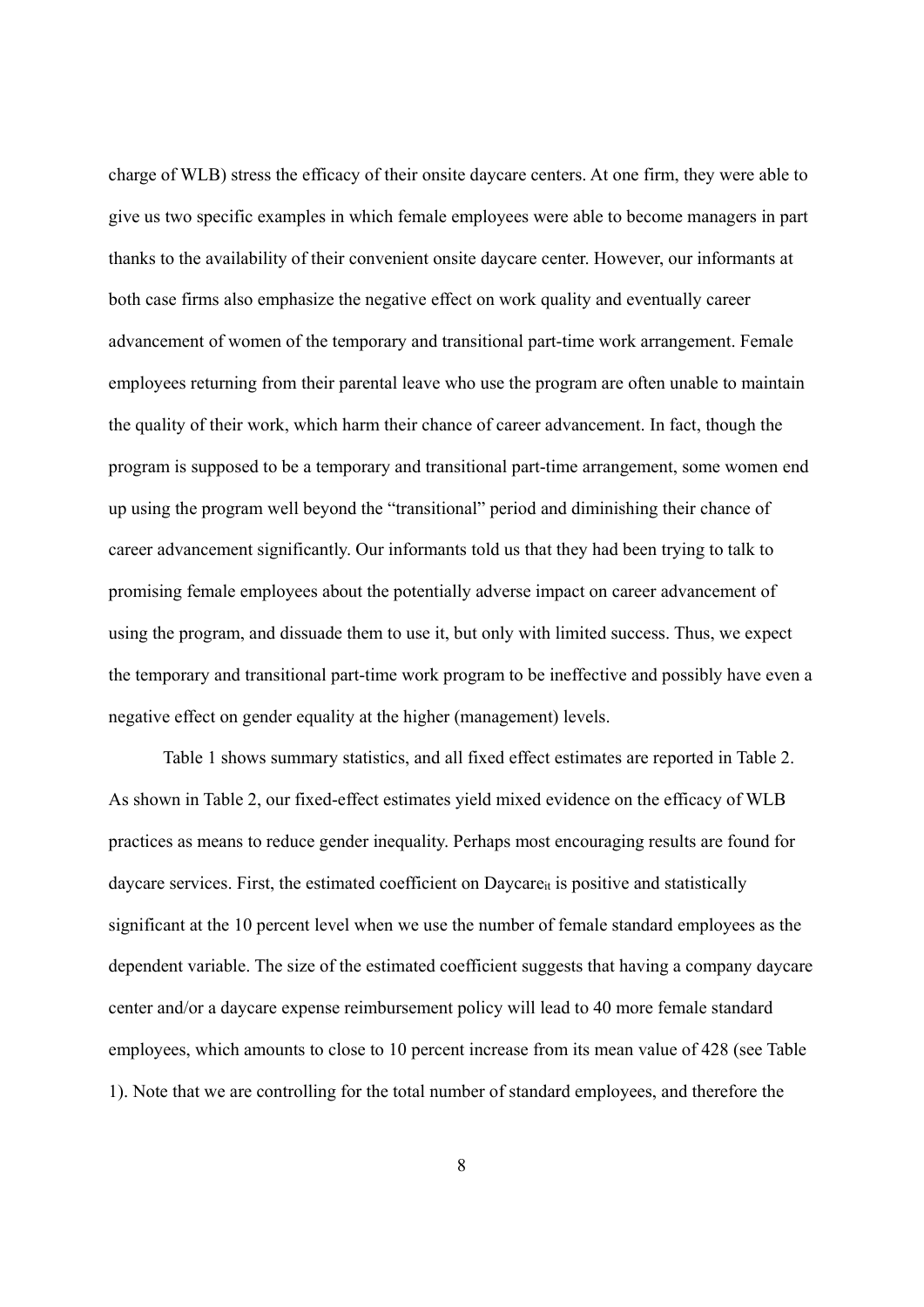proportion of female standard employees will also rise when the firm uses a daycare service program. In addition, the estimated coefficient on the age of the daycare service program, DaycareAge<sub>it</sub> is positive and statistically significant at the 1 percent level, pointing to the positive age effect of the program--as the program matures, the positive effect on gender equality of the daycare service program will increase. The magnitude of the coefficient suggests that an additional 17 more female standard employees will be added every year as the program ages. Since the average age of the program is still low, we ought not to extrapolate this too far.

Second, the estimated coefficients on Daycaret for the other two gender equality measures (gender equality at the higher levels) are, however, not statistically significant, suggesting that the daycare program will have no discrete impact on gender equality at the higher levels, even after we wait for one full year. Nevertheless, the estimated coefficients on the age of the daycare program are found to be positive and statistically significant at the 1 percent level, pointing to the significant age effect--the program will have a gradual positive effect on gender equality at the higher levels. The magnitude of the age effect is neither trivial nor implausible after the program reaches the age of 1 (DaycareAge<sub>it</sub>=1), an additional year of maturing of the program will lead to an increase in the number of female directors by 0.6 and an increase in the number of managers by four. Again, the extrapolation of the result ought to be done with much caution in light of the relatively young age of the program.

The estimated coefficients on the flexible scheduling programs, Flex<sub>it</sub> and FlexAge<sub>it</sub> are not statistically significant except for Fdirectorit as the dependent variable, failing to provide compelling evidence on the significant effect on gender equality at a higher level of a flexible scheduling program.

Turning to the temporary and transitional part-time work program, we find some negative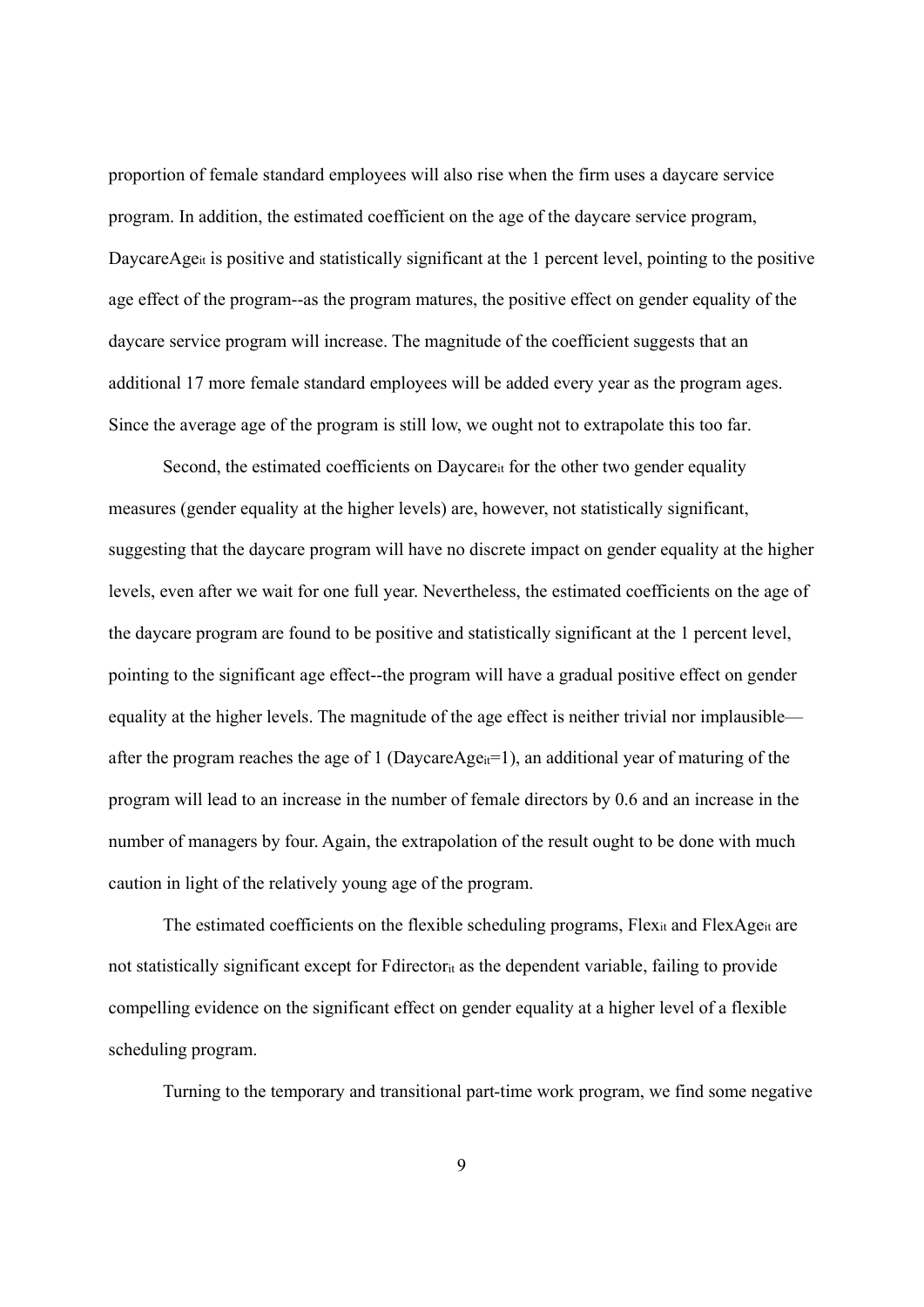effect on gender equality at the higher levels. Specifically the estimated coefficients on Rhoursit are negative when we use the gender equality measures at the higher (managerial) levels, and statistically significant at the 5 percent level for Fdirectorit, confirming our prior expectation based on the field research—the negative effect on work quality of the program and hence career advancement of women. The magnitude of the estimated coefficient indicates that having the program will lead to a decrease in the number of female directors by 0.25, which is not trivial, considering that the average number of female directors is one. Note that the estimated coefficient on the age of the program is positive and statistically significant at the 5 percent level, pointing to the dissipation of the negative effect on gender equality at the director level of the program over time (again, considering the relatively short panel and the young age of the program, extrapolating the estimates far out-years is not advisable.

#### III. Gender equality and Performance-Related Pay (PRP)

To investigate the possible effect on gender equality in the workplace of PRP, we augment Eq. (1) with the PRP variables:

GenderEquality<sub>it</sub> =  $\alpha + \gamma_{11}PRP_{it} + \gamma_{12}PRPAge_{it}$ 

$$
+\beta_{11}Flex_{it}+\beta_{12}FlexAge_{it}+\beta_{21}Rhours_{it}+\beta_{22}RhoursAge_{it}+\beta_{31}Daycare_{it}
$$

$$
+\beta_{32} \text{DaycareAge}_{it} + X_{it} + (\text{firm fixed effects}) + (\text{year effects}) + \epsilon_{it}
$$
 (2)

where  $PRP_{it} = 1$  if firm i uses PRP in year t, zero otherwise, and  $PRPAge_{it}$  is the age of the PRP scheme in year t. As discussed earlier, the popular narrative notwithstanding, we expect PRP to have negative effects on gender equality in the workplace in general and at the higher levels in particular.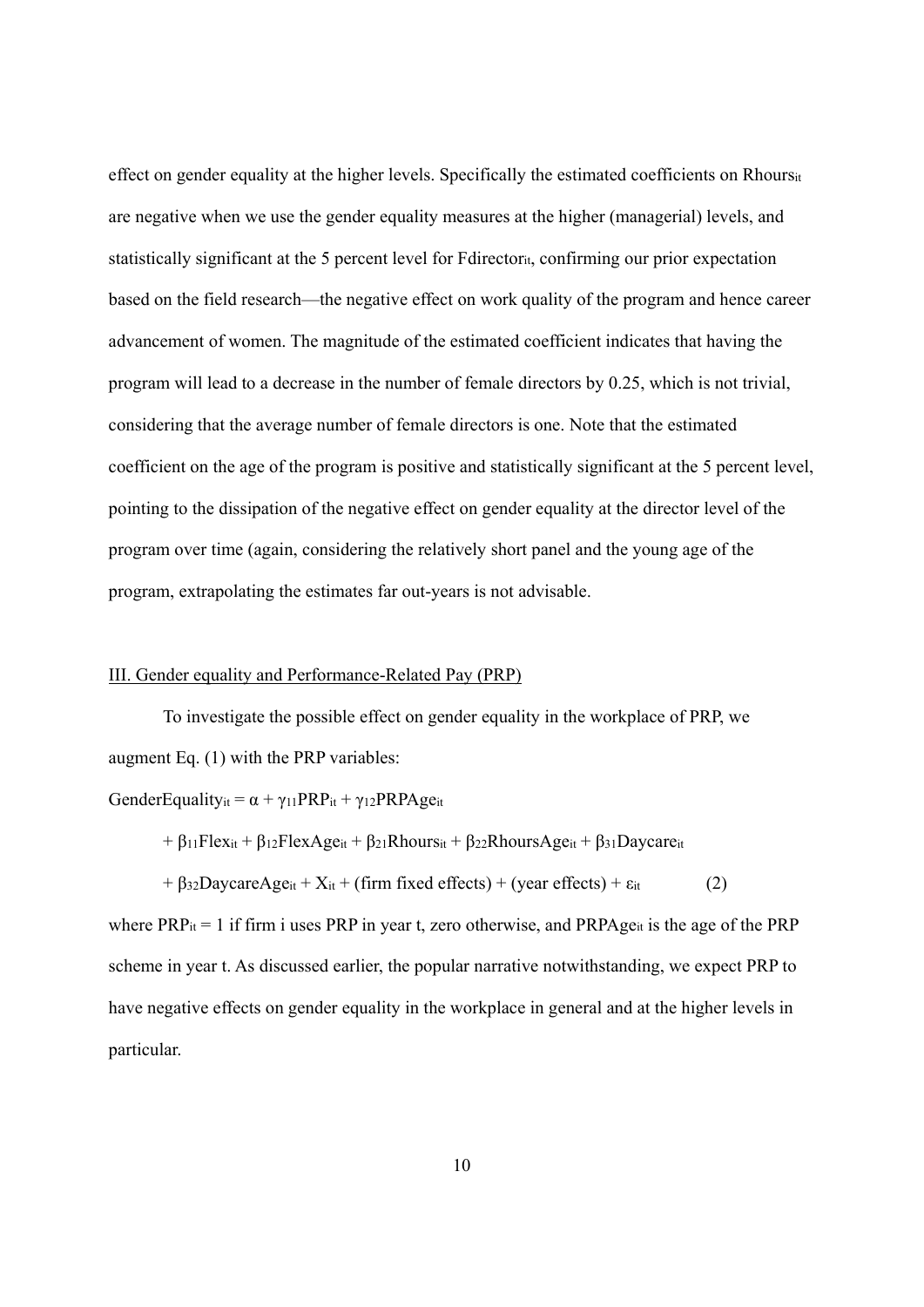The fixed effect estimates of Eq. (2) are reported in Table 3. As expected, the estimated coefficients on PRPit are negative for all three measures of gender equality and statistically significant at the 5 percent level for gender equality at the director level, Fdirector<sub>it</sub>. The size of the coefficient suggests that the adverse effect on gender equality of PRP is rather substantial—a drop in the number of female directors, conditional on the total number of directors, by 0.4 (at the mean number of female directors a little over 1). Note that there is one statistically significant (at the 10 percent level) positive coefficient on the age of PRP for the total number of female standard employees (gender equality measure at all levels). PRP may lead to a gradual and modest increase in the stock of female standard employees after one year of the gestation period (an additional thirteen female standard employees at the mean level of female standard employment is 428). Again, considering the short panel and the young program of PRP, we should not extrapolate far out-years.

 Some of our WLB results in the previous section are found to be robust to the augmentation of our baseline model of Eq. (1) with the PRP variables, while some are not. The positive effects on gender equality at the higher levels of the age of the daycare program prove to be largely robust to the augmentation with PRP (remaining statistically significant at the 5 percent level for Fdirector<sub>it</sub> and close to being statistically significant for Fmanager<sub>it</sub>, while no longer statistically significant for Femployees<sub>it</sub>). The negative and significant effect on gender equality at the director level of the temporary and transitional part-time work arrangement is found to be not robust to the augmentation.

 Does the negative effect on gender equality at the higher levels of PRP have more to do with the supply side (competition aversion by women) or the demand side (gender discrimination in performance evaluation)? To shed some light on the mechanisms behind the adverse effect on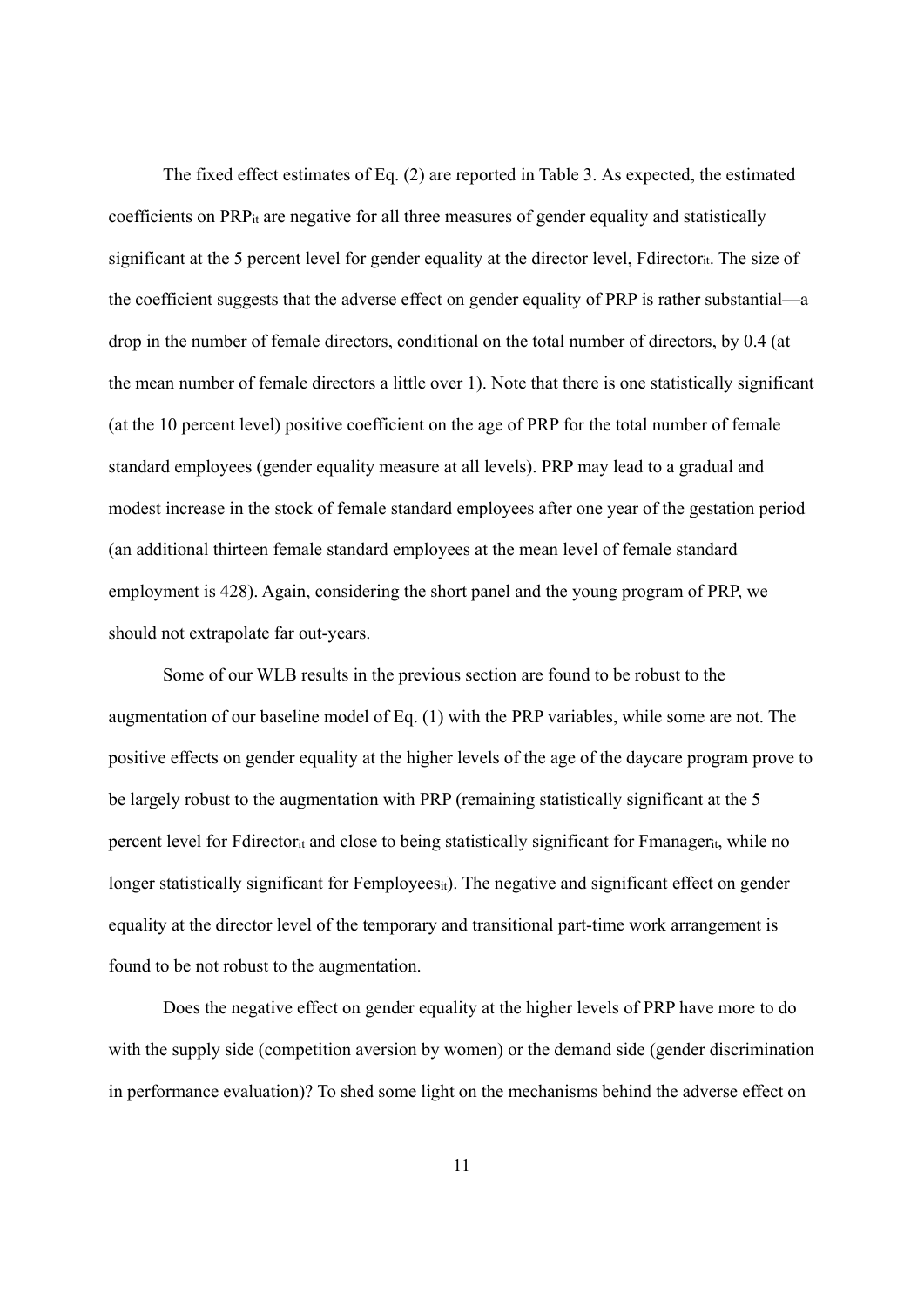gender equality in the workplace of PRP, we augment Eq. (2) further with an interaction term involving  $PRP_{it}$  and  $MBO_i =1$  if firm i uses MBO (Management by Objective) and an established evaluation procedure, 0 otherwise.<sup>7</sup> If the adverse effect on gender equality of PRP has much to do with gender discrimination due to the subjective nature of PRP as compared to the traditional wage system with particular emphasis on tenure, we expect that such negative effect on gender equality of PRP is mediated by the use of MBO (which is aimed at reducing the subjectivity of PRP). In other words, the estimated coefficients on the interaction term, PRP<sub>it</sub>\*MBO<sub>i</sub> are positive. Note that we are interested in whether the observed negative effect on gender equality at the higher levels of PRP is mediated by the use of MBO, and therefore that the interaction term  $PRP_{it} * MBO_i$  is our main focus. However, to rule out any possibility that the interaction term,  $PRP_{it} * MBO_i$  is picking up another interactive effect of the age of  $PRP$  and  $MBO$ , we also include another interaction term, PRPAge<sub>it</sub>\*MBO<sub>i</sub>.

 Table 4 shows the fixed effect estimates of the aforementioned augmented version of Eq. (2). The estimated coefficients on the interaction term are found to be positive for all three gender equality measures, and statistically significant at the 5 percent level for Fdirectorit. In contrast, the estimated coefficient on PRP<sub>it</sub> is negative and statistically significant at the 5 percent level, pointing to a sizable and significant negative effect on gender equality at the director level of PRP for firms without MBO (a decrease in one female director, following the switch from the traditional wage system to PRP). Most importantly, the magnitude of the estimated coefficient of the interaction term is similar to that of the estimated coefficient on PRPit, suggesting that the use of MBO will eliminate the negative effect on gender equality at the director level of PRP

 $\begin{array}{c|c}\n\hline\n\hline\n\end{array}$  $<sup>7</sup>$  For MBO, the data are available only cross-sectionally. As such, we cannot estimate the</sup> coefficient on MBO itself in fixed effect models. However, the coefficient on the interaction term involving MBO and PRP can be estimated since PRP is time-variant.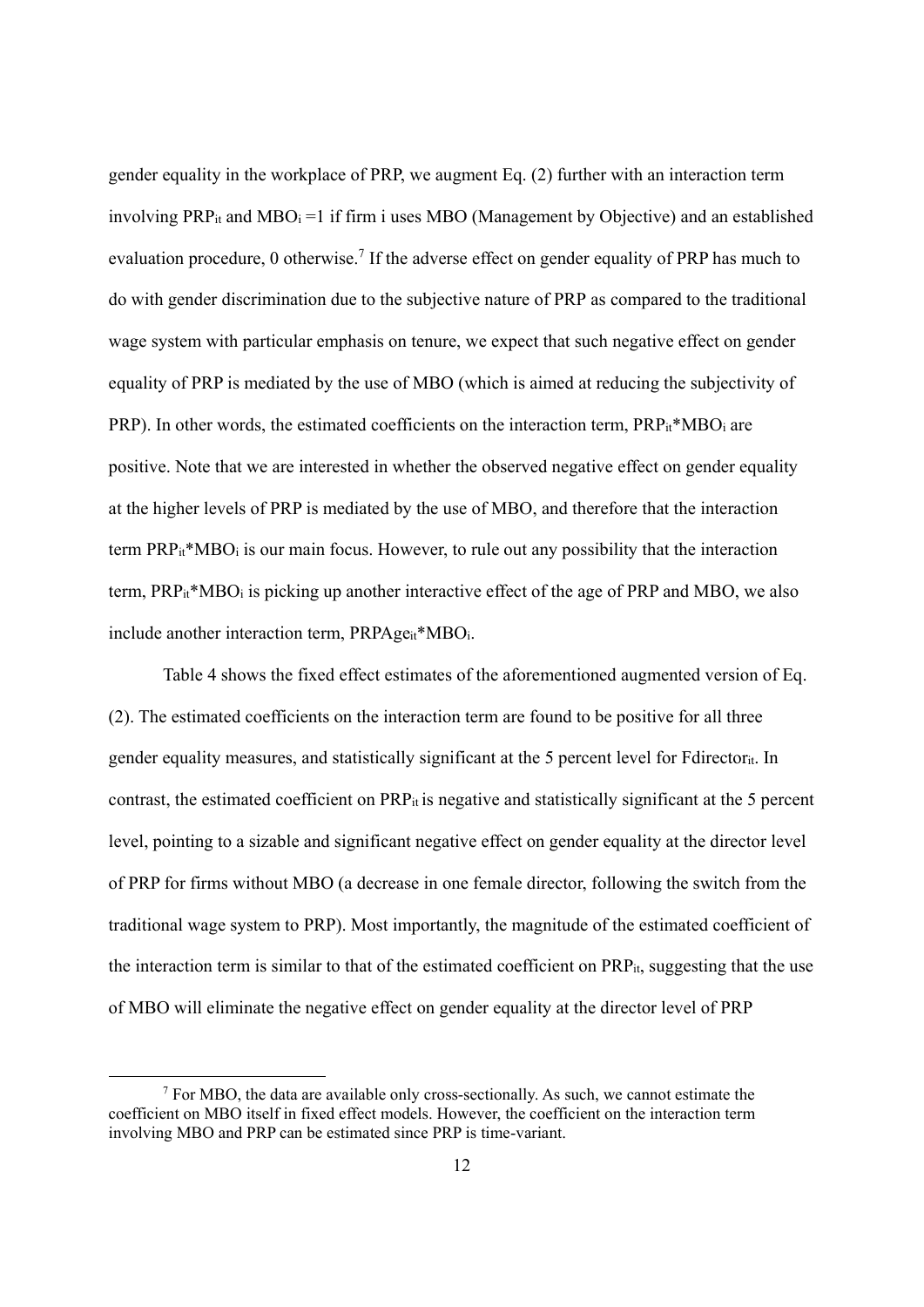entirely. As such, the evidence is largely consistent with the notion that the negative impact on gender equality of PRP may have something to do with the demand side (gender discrimination).

 Likewise, we expect that the adverse effect on gender equality of PRP will be mediated by transparent management with open and frequent information sharing between labor and management. Table 5 summarizes the fixed effect estimates of Eq. (2) augmented by  $PRP_{it}$ <sup>\*</sup>INF<sub>i</sub> where INF<sub>i</sub> = 1 if firm i practices transparent management with open and frequent information sharing between labor and management, 0 otherwise. The estimated coefficients on the interaction term are again positive for all three gender equality measures, and statistically significant at the 5 percent level for Femployee<sub>it</sub> and almost significant at the 10 percent level for Fmanager<sub>it</sub>. In contrast, the estimated coefficients on PRP<sub>it</sub> itself are negative and statistically significant (at the 1 percent level for Fdirector<sub>it</sub>, at the 10 percent level for Fmanager<sub>it</sub>, and at the 5 percent level for Femployeeit). It follows that for firms that lack transparent management with open and frequent information sharing, PRP will lead to a decrease in gender equality in the workplace (a drop in the number of female director by 0.6; a fall in the number of female managers by 5; and a decrease in the stock of female standard employment by 45). Comparing the size of the estimated coefficients on the interaction term with the size of the estimated coefficient on PRP itself reveals that the use of transparent management will mediate the adverse impact on gender equality of PRP fully. As such, there is again some indication for gender discrimination as a possible culprit for the adverse consequence of a switch from the traditional wage system to PRP for gender equality in the workplace.

 Lastly, a systematic and well-established explicit training program as opposed to informal on-the-job training (e.g., informal and personal mentoring by senior workers through social network) may help alleviate the adverse effect on gender equality of PRP. To this end, we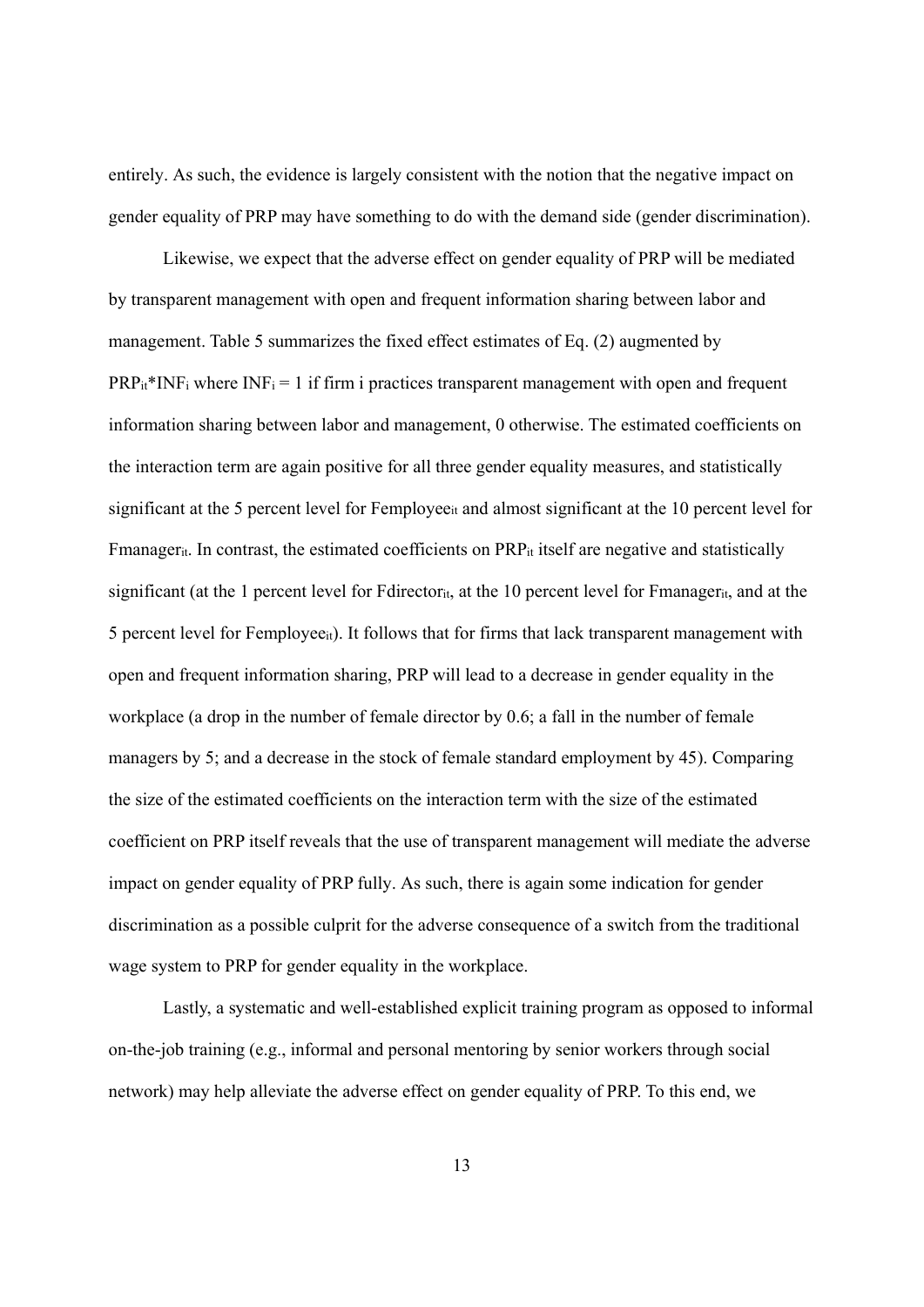construct  $TRAIN_i = 1$  if firm i uses a systematic and well-established training program (including both OJT and OffJT), 0 otherwise, and augment Eq. (2) with

PRPit\*TRAINi. The fixed effect estimates are presented in Table 6. To confirm our prior expectation, the estimated coefficients on the interaction term are positive for all three gender equality measures although they are not quite precisely estimated (the estimated coefficient for Fmanagerit as the dependent variable is close to being significant at the 10 percent level). The estimated coefficients on PRPit *per se* are negative for all three gender equality variables and statistically significant at the 10 percent level for Fdirectorit and at the 5 percent level for Fmanager<sub>it</sub>, and close to being significant at the 10 percent level for Femployee<sub>it</sub>. Without a systematic, explicit and well-established training program, PRP is found to result in a fall in the number of female directors by 0.4; a drop in the number of female managers by 3; and a reduction in the level of female standard employment by 12. Though not as strongly as MBO and INF, the results on TRAIN are also consistent with the notion that the adverse impact on gender equality of PRP may have something to do with gender discrimination in informal training in the workplace (for instance, in the workplace in which training is often conducted informally, male workers are more likely to receive relevant training informally from their male supervisors through "old boys network," while female workers have less opportunity to benefit from such informal training)

14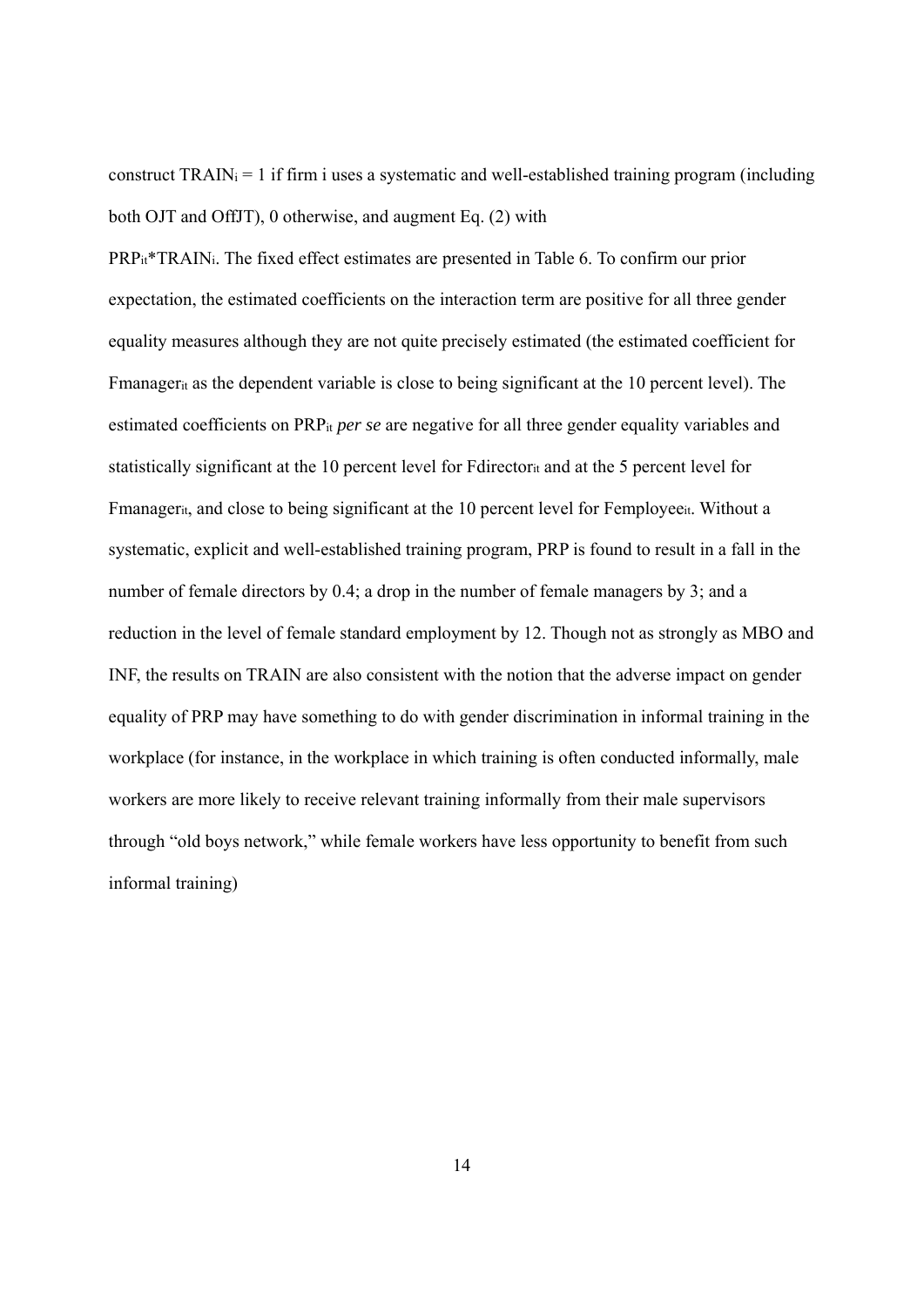#### IV. Concluding remarks

This paper has provided new evidence on the possible effect on gender equality in organizations of a variety of HRM practices. We have considered two types of HRM practices: (i) Work-Life Balance (WLB) practices that are often considered helpful for career development of women; and (ii) Performance-Related Pay, PRP that are not well understood in terms of their impact on gender inequality in the workplace (Castilla, 2012). To account for unobserved firm heterogeneity such as corporate culture, tradition and underlying managerial quality, and gauge gender inequality in diverse dimensions, we have assembled unique panel data over 2003-2011 by merging a number of firm-level panel datasets in Japan. The use of Japanese data is of particular interest, for in Japan gender gaps in the labor market are considerable and persistent in spite that gender gaps in educational attainment narrowed significantly over the last three decades. Reducing gender inequality in the workplace is a top public policy priority for Japanese policy makers.

Our fixed effect estimates have yield mixed evidence on the efficacy of WLB practices as means to reduce gender inequality in the workplace. On the one hand, daycare service assistance has been found to have a gradual yet significant positive effect on gender equality in general as well as gender equality at the higher (management) levels. On the other hand, we have found that transition period part-time work arrangement will result in a decrease in the proportion of female directors (or increased gender inequality in management).

Turning to PRP, we have found evidence that the introduction of PRP will result in a decrease in the proportion of female directors (amplifying gender inequality in management). The inequality-enhancing effect of PRP has two interpretations: (i) a switch from the traditional wage system with emphasis on seniority to PRP creates more room for gender discrimination;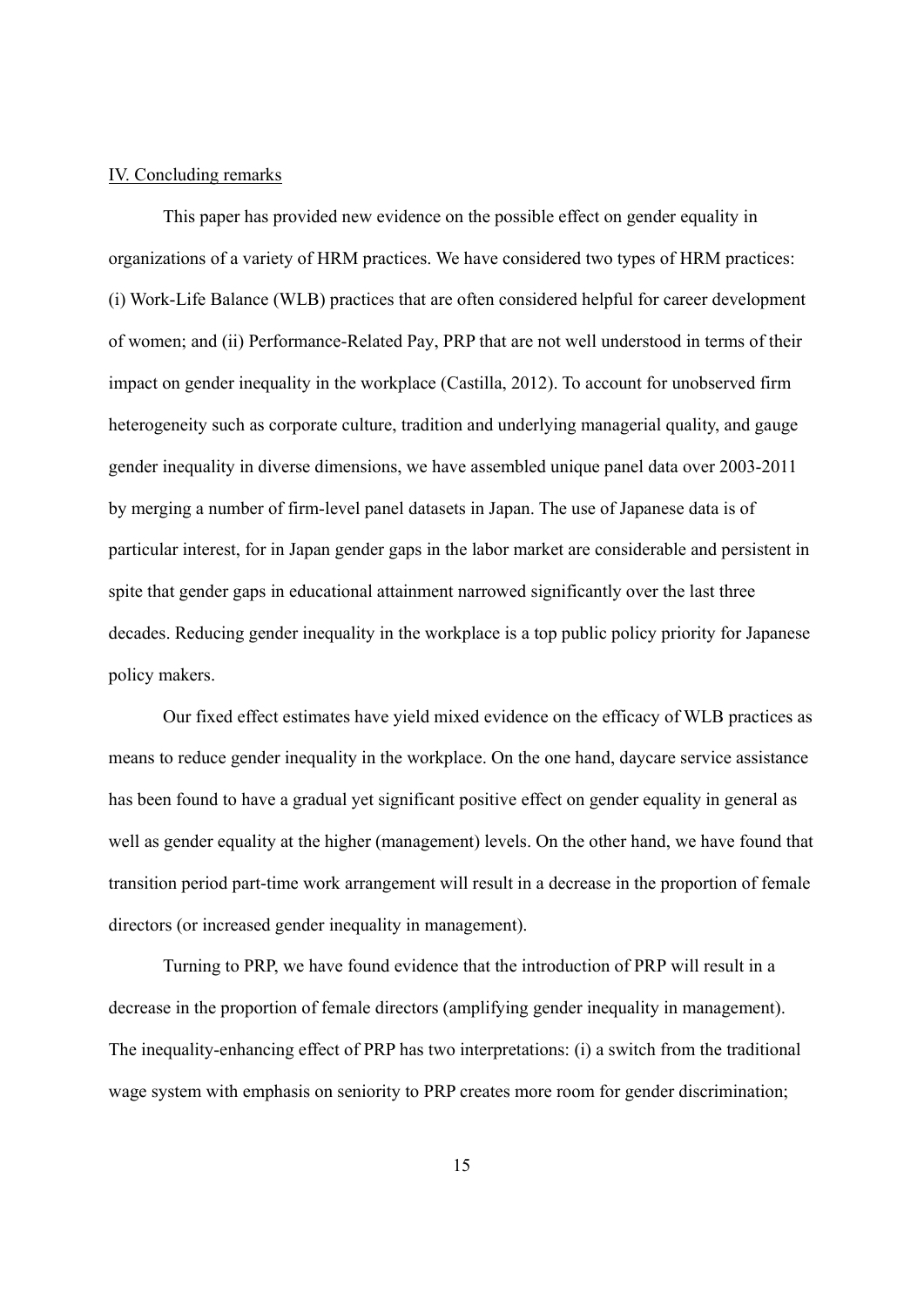and (ii) PRP changes the workplace climate from cooperation to competition and women shy away from competition while men embrace it (such a competition-inducing effect of PRP may take the form of intensified rat race with excessively long working hours for promotion tournament which deters women from competing for promotion).

We have found some evidence that the adverse effect on gender equality of PRP is mediated fully by having a more objective performance evaluation system, a more transparent decision making process and a more systematic, explicit and formal training program, suggesting that gender discrimination may play a significant role in exacerbating gender inequality under PRP.

Presently policy makers are encouraging Japanese firms to further their shift of the traditional pay system to PRP. For instance, the government recently adopted a bill to revise Japan's Labor Standard Law, which will allow employers to exempt their employees (excluding low-wage employees) from overtime regulations, and pay them according to their performance. Our findings suggest that such a shift toward PRP may exacerbate gender inequality in the workplace unless mediating practices such as a more transparent and objective performance evaluation system, a more transparent and sharing decision making process with open and more frequent information sharing, and a more systematic, explicit and formal training program accompany such a shift. $8$ 

In addition, among WLB practices, our evidence points to the efficacy of daycare service assistance as an instrument to enhance gender equality in the workplace as well as the opposite equality-diminishing effect of transition period part-time schedule. In designing, developing, and revising public policy instruments to achieve Prime Minister Abe's ambitious policy goal of

 <sup>8</sup> <sup>8</sup> Unlike typical PRP scheme, the PRP scheme proposed in the bill allows employees to opt out of the scheme. It is possible that such voluntary nature of the proposed PRP may make its effects differ from those we identified in this paper. As such, our policy implications ought not to be considered definitive.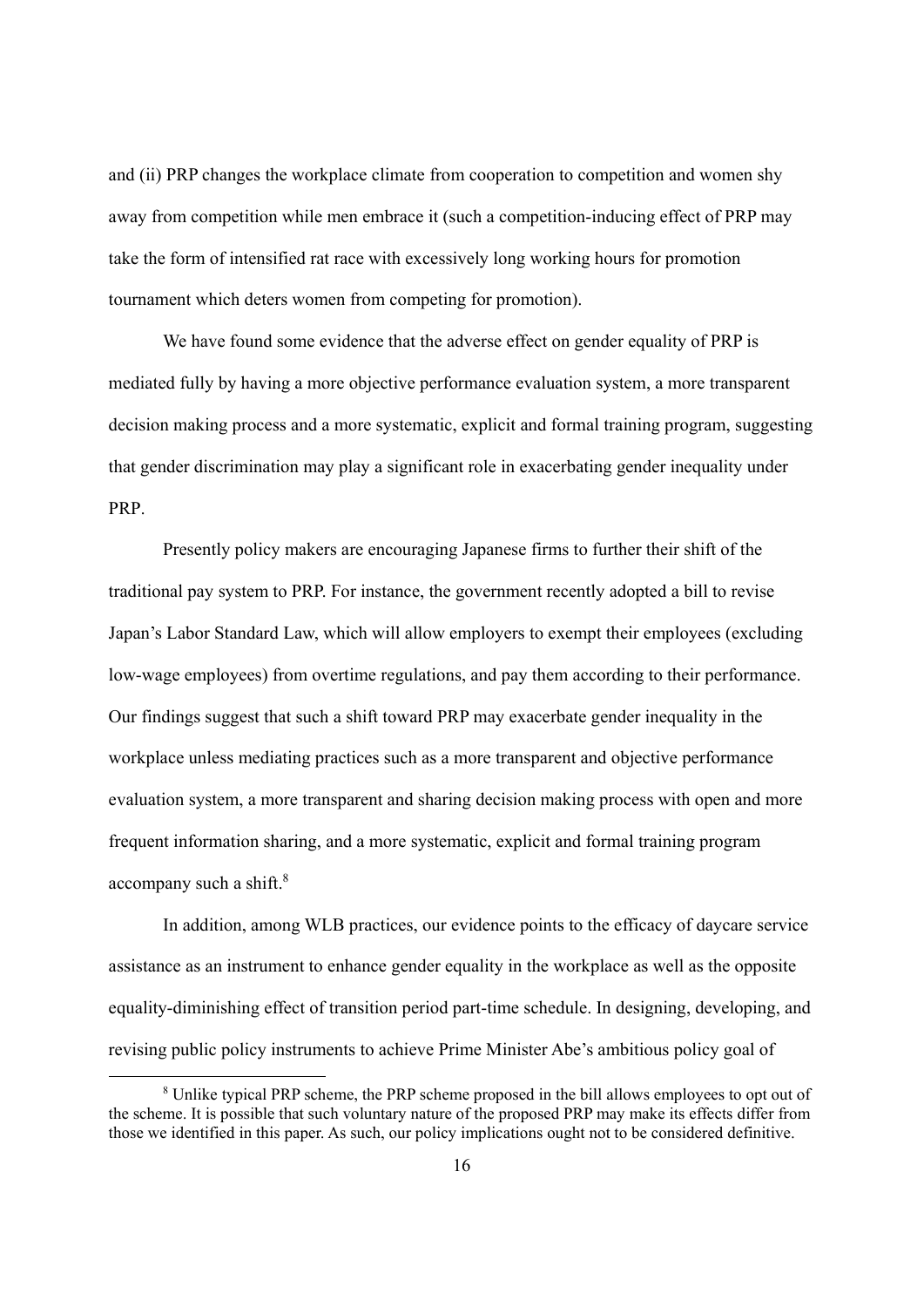"increasing the share of women in leadership positions to at least 30% by 2020 in all fields in society", policy makers may need to pay particular attention to heterogeneous efficacy of specific WLB practices and the adverse effect of PRP as well as the mediating role played by MBO, information sharing, and systematic training program.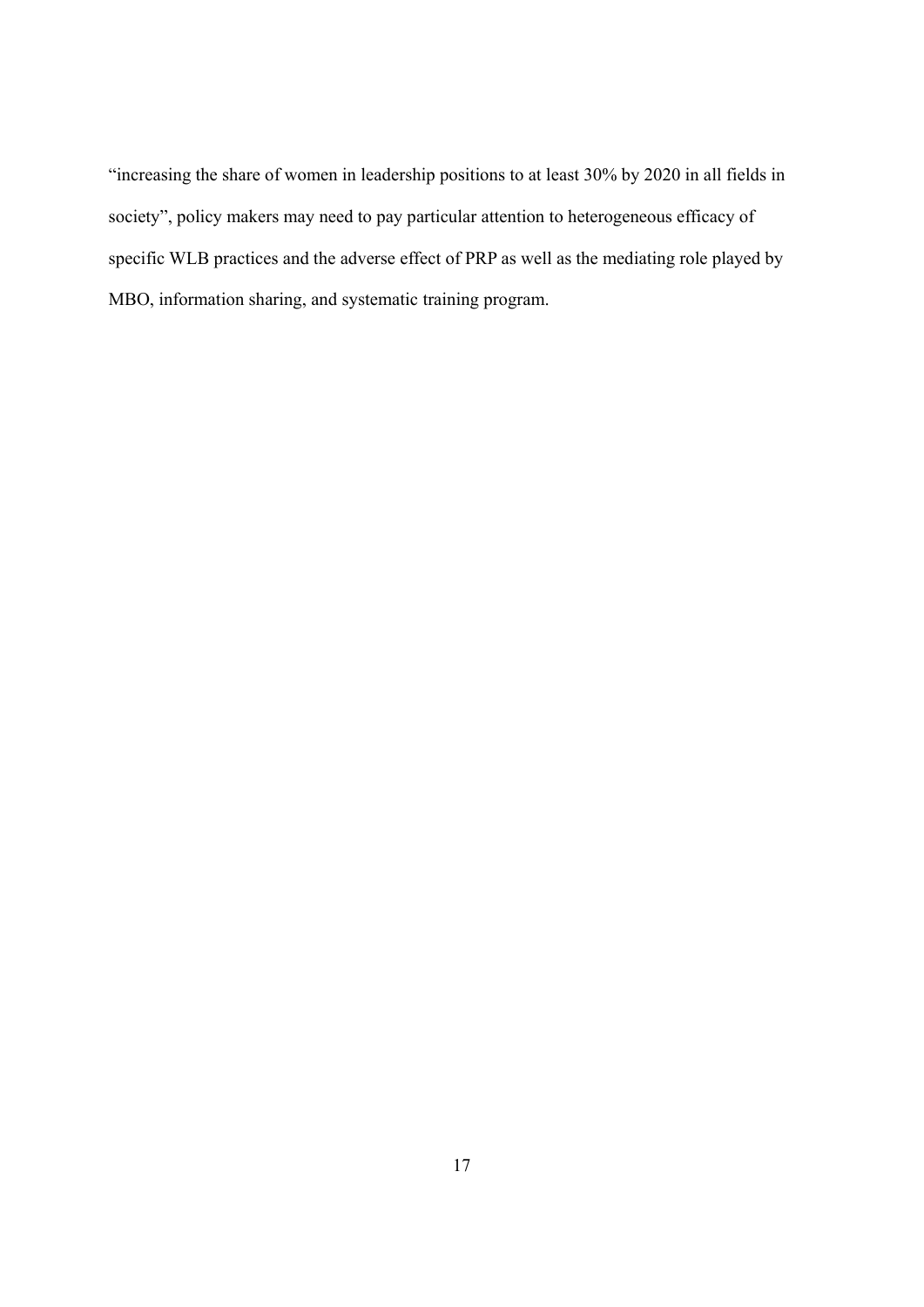#### References

- Abe, Yukiko. 2010. "Equal Employment Opportunity Law and the Gender Wage Gap in Japan: A Cohort Analysis." Journal of Asian Economics, Vol. 21, No. 2, pp. 142-155.
- Abe, Yukiko. 2013. "Regional Variations in Labor Force Behavior of Women in Japan." Japan and the World Economy, Vol. 28, No., pp. 112-124.
- Adams, Renee B. and Daniel Ferreira. 2009. "Women in the Boardroom and Their Impact on Governance and Performance." Journal of Financial Economics, Vol. 94, No. 2, pp. 291- 309.
- Arthur, Michelle M. and Alison Cook. 2004. "Taking Stock of Work-Family Initiatives: How Announcements of 'Family-Friendly' Human Resource Decisions Affect Shareholder Value." Industrial and Labor Relations Review, Vol. 57, No. 4, pp. 599-613.
- Asai, Yukiko. 2015. "Parental Leave Reforms and the Employment of New Mothers: Quasi-Experimental Evidence from Japan." Labour Economics (forthcoming), Vol., No.
- Asai, Yukiko, Ryo Kambayashi and Shintaro Yamaguchi. 2015. "Childcare Availability, Household Structure, and Maternal Employment." Journal of the Japanese and International Economies (forthcoming), Vol., No.
- Benson, John and Michelle Brown. 2000. "Individual Performance Related Pay and Enterprise Outcomes in Australia and Japan". International Employment Relations Association (University of Technology, Sydney). **8:** 1-26.
- Berg, Peter, Ellen Ernst Kossek, Kaumudi Misra and Dale Belman. 2014. "Work-Life Flexibility Policies: Do Unions Affect Employee Access and Use?" Industrial and Labor Relations Review, Vol. 67, No. 1, pp. 111-137.
- Bloom, Nicholas and John Van Reenen. 2011. Human Resource Management and Productivity. In Orley Ashenfelter and David Card. Handbook of Labor Economics, pp 1697 - 1767: Elsevier.
- Bloom, Nick, Tobias Kretschmer, John Van Reenen, Richard B. Freeman and Kathryn L. Shaw. 2009. Work-Life Balance, Management Practices, and Productivity. In., International Differences in the Business Practices and Productivity of Firms, pp 15-54: A National Bureau of Economic Research Conference Report. Chicago and London: University of Chicago Press.
- Budd, John W. and Karen Mumford. 2004. "Trade Unions and Family-Friendly Policies in Britain." Industrial and Labor Relations Review, Vol. 57, No. 2, pp. 204-222.
- Castilla, Emilio J. 2012. "Gender, Race, and the New (Merit-Based) Employment Relationship." Industrial Relations, Vol. 51, No., pp. 528-562.
- Chiang, Hui-Yu and Fumio Ohtake. 2014. "Performance-Pay and the Gender Wage Gap in Japan". **34:** 71-88.
- Gregory-Smith, Ian, Brian G. M. Main and Charles A. O'Reilly, III. 2014. "Appointments, Pay and Performance in Uk Boardrooms by Gender." Economic Journal, Vol. 124, No. 574, pp. F109-28.
- HIGUCHI, Y., T. MATSUURA and K. SATO. 2007. "Effects of Regional Factors on Fertility and Employment Continuity of Wives". RIETI Discussoin Paper No. 07-J-012 (in Japanese).
- Kato, Takao. 2006. "Determinants of the Extent of Participatory Employment Practices: Evidence from Japan." Industrial Relations, Vol. 45, No. 4, pp. 579-605.
- Kato, Takao , Daiji Kawaguchi, Hiromasa Ogawa and Hideo Owan. 2014. "Working Hours, Promotion and the Gender Gaps in the Workplace: Theory and Evidence from an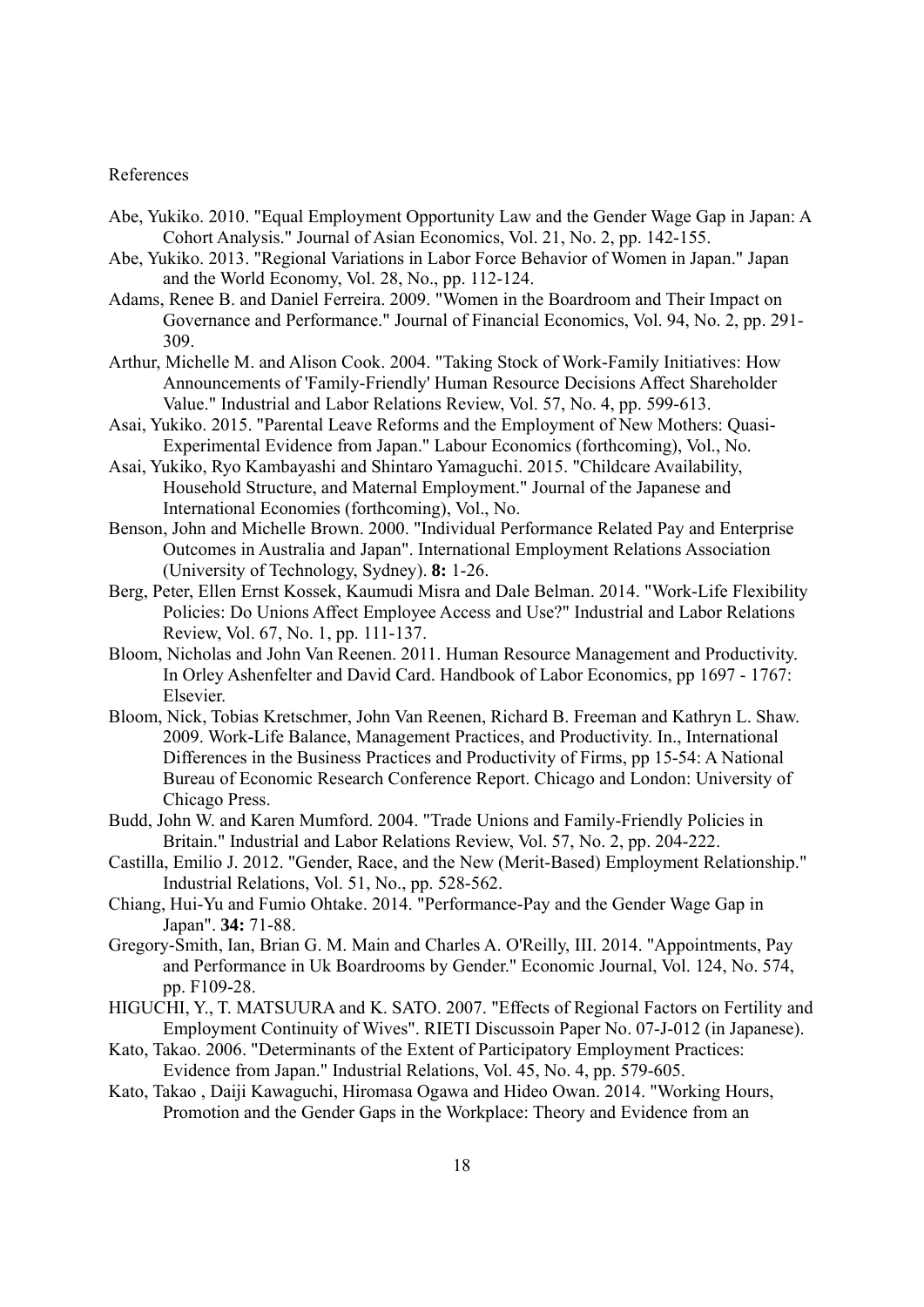Econometric Case Study". Sydney, Australia.

- Kato, Takao and Naomi Kodama. 2014. "Labor Market Deregulation and Female Employment: Evidence from a Natural Experiment in Japan". IZA Discussion Paper No. 8189.
- Kato, Takao and Naomi Kodama. 2015. "Performance-Related Pay and Productivity: Evidence from Japan". RIETI Discussion Paper 15-E-088.
- Kato, Takao and Motohiro Morishima. 2002. "The Productivity Effects of Participatory Employment Practices: Evidence from New Japanese Panel Data." Industrial Relations, Vol. 41, No. 4, pp. 487-520.
- Kawaguchi, Akira. 2013. "Equal Employment Opportunity Act and Work-Life Balance: Do Work-Family Balance Policies Contribute to Achieving Gender Equality?" Japan Labor Review, Vol. 10, No. 2, pp. 35-56.
- Lee, Grace H. Y. and Sing Ping Lee. 2014. "Childcare Availability, Fertility and Female Labor Force Participation in Japan." Journal of the Japanese and International Economies, Vol. 32, No., pp. 71-85.
- Liu, Yu, Zuobao Wei and Feixue Xie. 2014. "Do Women Directors Improve Firm Performance in China?" Journal of Corporate Finance, Vol. 28, No., pp. 169-184.
- Müller, Steffen and Jens Stegmaier. 2014. "The Dynamic Effects of Works Councils on Labor Productivity: First Evidence from Panel Data". LASER Discussion Papers - Paper No. 78.
- Niederle, Muriel and Lise Vesterlund. 2007. "Do Women Shy Away from Competition? Do Men Compete Too Much?" Quarterly Journal of Economics, Vol. 122, No. 3, pp. 1067-1101.
- Ono, Hiroshi and Marcus E. Rebick. 2003. Constraints on the Level and Efficient Use of Labor. In Magnus Blomstrom, Jennifer Corbett, Fumio Hayashi and Anil Kashyap. Structural Impediments to Growth in Japan, pp 225-257. Chicago and London: NBER Conference Report series. University of Chicago Press.
- Smith, Nina, Valdemar Smith and Mette Verner. 2013. "Why Are So Few Females Promoted into Ceo and Vice President Positions? Danish Empirical Evidence, 1997-2007." Industrial and Labor Relations Review, Vol. 66, No. 2, pp. 380-408.
- Steinberg, Chad and Masato Nakane. 2012. "Can Women Save Japan?". IMF Working Paper WP/12/248.
- Tatsumichi, Shingo and Motohiro Morishima. 2007. "Seikashugi from an Employee Perspective." Japan Labor Review, Vol. 4, No. 2, pp. 79-104.
- Tsuru, Tsuyoshi, Masahiro Abe and Katsuyuki Kubo. 2005. Nihon Kigyo No Jinji Kaikaku (Personnel Reform in Japanese Firms). Tokyo: Oriental Economist.
- Unayama, Takashi, and Manabu Yamamoto. 2015. "The impact of the capacity of nursery schools on female labor participation ratio and total fertility rate." Policy Research Institute, Ministry of Finance, Discussion Paper Series 15A-2.
- Wakisaka, Akira. 2007. "Implementation and Status of Work-Life Balance Viewed from Matching Data." Japan Labor Review, Vol. 4, No. 4, pp. 7-35.
- Yanadori, Yoshio and Takao Kato. 2009. "Work and Family Practices in Japanese Firms: Their Scope, Nature and Impact on Employee Turnover". Routledge. **20:** 439-456.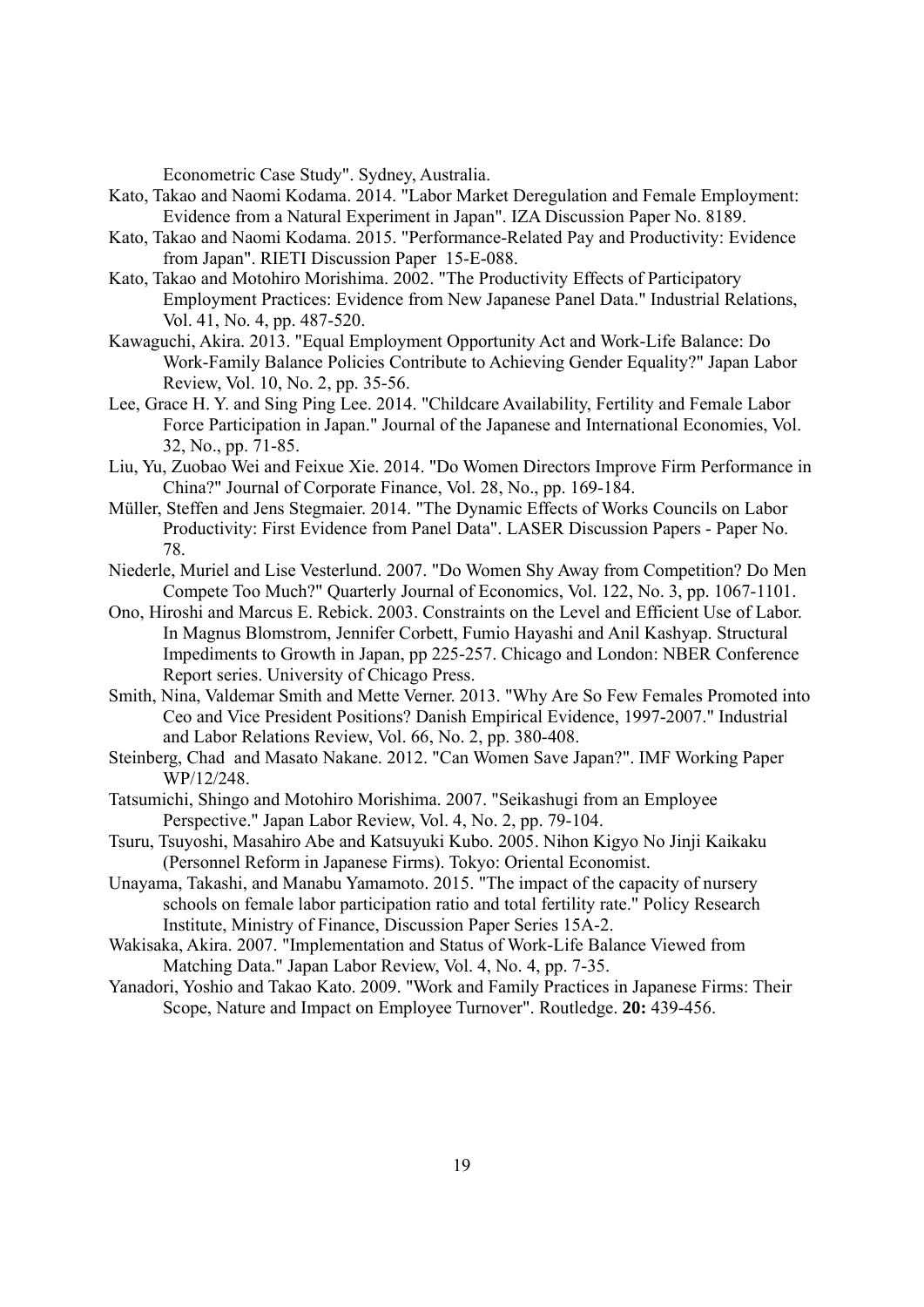Table 1 Summary Statistics

| Variable                    | Definition                                                                                                                                          | Obs  | Mean   | Std. Dev. |
|-----------------------------|-----------------------------------------------------------------------------------------------------------------------------------------------------|------|--------|-----------|
| Fdirectorit                 | # of female directors in firm i in year $t$                                                                                                         | 5447 | 1.23   | 5.59      |
| Fmanager <sub>it</sub>      | # of female managers in firm i in year t                                                                                                            | 5607 | 18.69  | 96.72     |
| Femployee <sub>it</sub>     | # of female standard employees in firm i in year t                                                                                                  | 5418 | 427.86 | 931.79    |
| $Flex_{it}$                 | $=$ 1 if firm i has a flexible scheduling practice in year t, 0 otherwise                                                                           | 5607 | 0.58   | 0.49      |
| FlexAge <sub>it</sub>       | The age of firm i's flexible scheduling practice in year t                                                                                          | 5607 | 1.91   | 2.51      |
| <b>Rhours</b> <sub>it</sub> | $=$ 1 if firm i has a temporary transitional part-time work program in year t, 0 otherwise                                                          | 5595 | 0.75   | 0.43      |
| RhoursAge <sub>it</sub>     | The age of firm i's temporary transitional part-time work in year t                                                                                 | 5602 | 2.22   | 2.46      |
| Daycare <sub>it</sub>       | $=$ 1 if firm i has a company daycare center (including a reimbursement program for those<br>who use public daycare centers) in year t, 0 otherwise | 5454 | 0.16   | 0.37      |
| DaycareAge <sub>it</sub>    | The age of firm i's daycare program in year t                                                                                                       | 5494 | 0.46   | 1.42      |
| $PRP_{it}$                  | $=1$ if firm i has PRP in year t, 0 otherwise                                                                                                       | 889  | 0.68   | 0.47      |
| PRPAgeit                    | The age of firm i's PRP program in year t                                                                                                           | 659  | 10.43  | 10.77     |
| MBO <sub>i</sub>            | $=$ 1 if firm i uses Management by Objective, 0 otherwise                                                                                           | 922  | 0.48   | 0.50      |
| $INF_i$                     | $=$ 1 if firm i practices transparent management with open and frequent information<br>sharing between labor and management, 0 otherwise            | 811  | 0.47   | 0.50      |
| $TRAIN_i$                   | $=$ 1 if firm i uses a systematic and well-established training program (including both<br>OJT and OffJT), 0 otherwise.                             | 920  | 0.23   | 0.42      |
| Labor <sub>it</sub>         | # of standard employees of firm i in year t                                                                                                         | 5607 | 2644   | 5647      |
| Pforeigncapit               | Proportion of foreign capital of firm i in year t                                                                                                   | 5401 | 0.13   | 0.13      |
| <b>ROA</b> it               | ROA of firm i in year t                                                                                                                             | 5607 | 0.05   | 0.06      |
| Directorit                  | # of all directors of firm i in year t                                                                                                              | 5447 | 119    | 269       |
| Manager <sub>it</sub>       | $#$ of all managers of firm i in year t                                                                                                             | 5607 | 664    | 1612      |

Data: the Intangible Assets Interview Survey in Japan conducted by the RIETI; CSR Data compiled by Toyo Keizai; Yakuin Shikiho (Compnay Officer Listing) compiled by Toyo Keizai; and Corporate Proxy Statement Data compiled by Development Bank of Japan.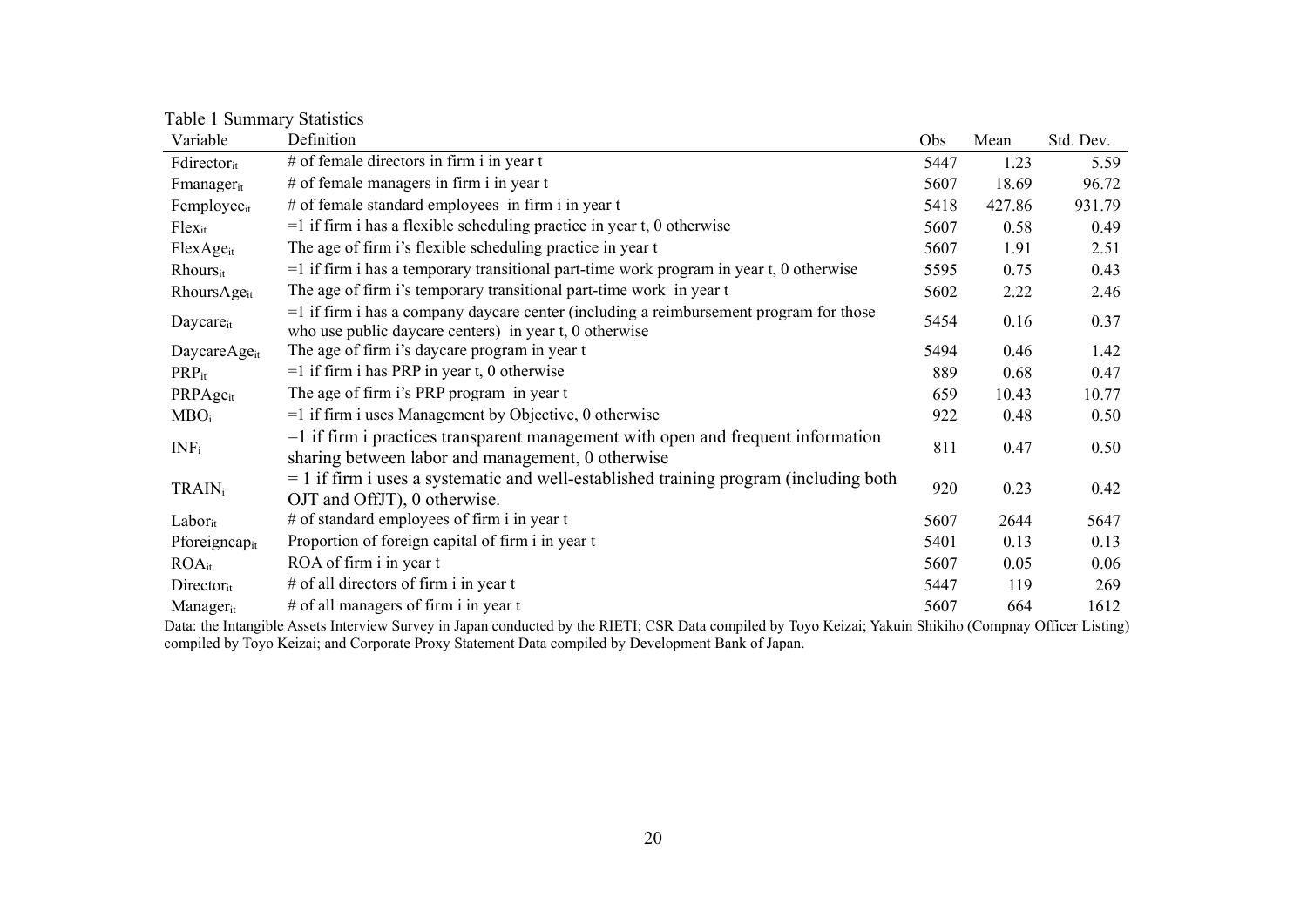|                             | Fdirectorit | Fmanager <sub>it</sub> | Femployee <sub>it</sub> |
|-----------------------------|-------------|------------------------|-------------------------|
| Flexit                      | $0.371*$    | $-3.533$               | $-13.693$               |
|                             | $[1.664]$   | $[-0.576]$             | $[-0.457]$              |
| $FlexAge_{it}$              | 0.021       | $-1.600$               | $-4.570$                |
|                             | [0.493]     | $[-0.734]$             | $[-0.569]$              |
| <b>Rhours</b> <sub>it</sub> | $-0.250**$  | $-2.313$               | 5.796                   |
|                             | $[-1.983]$  | $[-1.068]$             | $[0.152]$               |
| RhoursAgeit                 | $0.086**$   | $-3.487$               | 1.516                   |
|                             | [2.136]     | $[-0.918]$             | $[0.223]$               |
| Daycare <sub>it</sub>       | $-0.130$    | $-2.431$               | 40.606*                 |
|                             | $[-0.410]$  | $[-0.490]$             | [1.736]                 |
| DaycareAge <sub>it</sub>    | $0.589***$  | 4.209***               | 16.656***               |
|                             | [3.939]     | $[3.054]$              | $[2.605]$               |
| $Labor_{it}$                | 0.000       | 0.010                  | $0.089**$               |
|                             | $[-0.460]$  | [1.362]                | [2.170]                 |
| Pforeigncapit               | 0.174       | 12.456                 | 63.501                  |
|                             | [0.140]     | [0.832]                | $[0.551]$               |
| $ROA_{it}$                  | 0.331       | $-2.643$               | $-65.787$               |
|                             | $[0.500]$   | $[-0.312]$             | $[-0.824]$              |
| Directorit                  | $0.014***$  |                        |                         |
|                             | [3.806]     |                        |                         |
| Manager <sub>it</sub>       |             | $0.036**$              |                         |
|                             |             | [2.036]                |                         |
| $\mathbb{R}^2$              | 0.265       | 0.130                  | 0.034                   |
| N                           | 5114        | 5255                   | 5952                    |

Table 2 Fixed Effect Estimates on the Effect on Gender Equality of WLB Practices Dependent variable=

Notes: All models include firm-fixed effects and time effects. Absolute values of t statistics based on cluster-robust standard errors are in parentheses.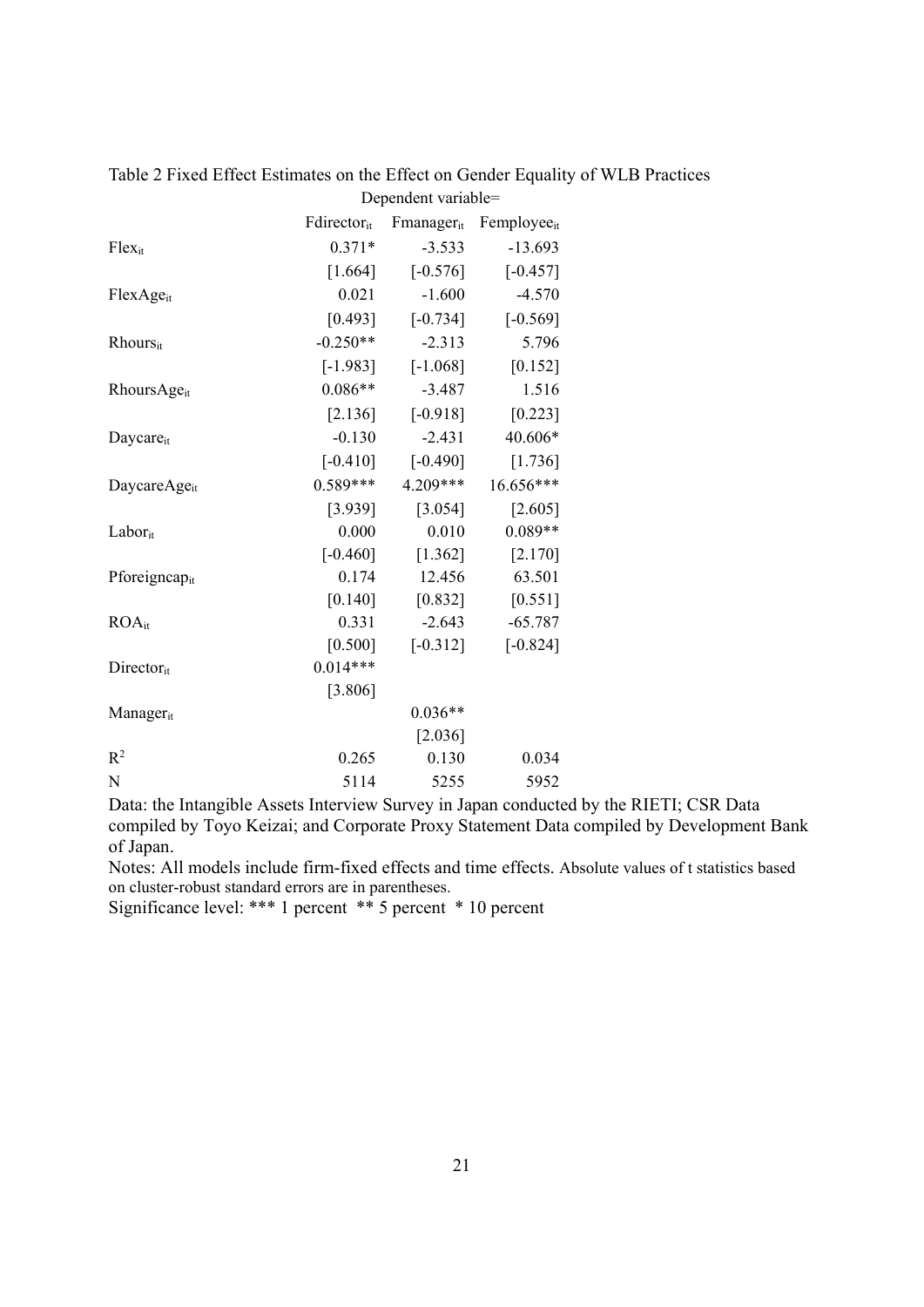|                          | Fdirectorit | Fmanagerit | Femployeeit |
|--------------------------|-------------|------------|-------------|
| <b>PRP</b> <sub>it</sub> | $-0.432**$  | $-1.154$   | $-4.861$    |
|                          | $[-2.153]$  | $[-1.239]$ | $[-0.585]$  |
| PRPAgeit                 | 0.055       | 1.525      | 13.200*     |
|                          | [1.057]     | [0.948]    | [1.803]     |
| Flexit                   | 0.152       | 0.437      | 29.178**    |
|                          | [0.657]     | [0.227]    | [2.175]     |
| FlexAgeit                | 0.023       | 0.289      | $-2.116$    |
|                          | [0.412]     | [0.659]    | $[-0.503]$  |
| Rhoursit                 | $-0.028$    | 1.794      | 5.847       |
|                          | $[-0.159]$  | [0.944]    | [0.379]     |
| RhoursAge <sub>it</sub>  | 0.044       | 0.223      | $-0.609$    |
|                          | [0.781]     | [0.661]    | $[-0.209]$  |
| Daycareit                | 0.079       | 4.192      | $-9.225$    |
|                          | [0.223]     | [0.922]    | $[-0.325]$  |
| DaycareAge <sub>it</sub> | $0.586**$   | 2.766      | 3.187       |
|                          | [1.990]     | [1.530]    | [0.427]     |
| $Labor_{it}$             | $-0.001$    | $-0.006*$  | $0.056***$  |
|                          | $[-1.652]$  | $[-1.848]$ | [4.322]     |
| Pforeigncapit            | 0.148       | $-3.612$   | 273.020**   |
|                          | [0.130]     | $[-0.368]$ | $[2.180]$   |
| $ROA_{it}$               | 3.211       | 8.650      | 19.579      |
|                          | [1.188]     | [0.855]    | [0.108]     |
| Directorit               | $0.007***$  |            |             |
|                          | [5.896]     |            |             |
| Managerit                |             | $0.050***$ |             |
|                          |             | [9.512]    |             |
| R <sup>2</sup>           | 0.360       | 0.848      | 0.255       |
| N                        | 610         | 617        | 684         |

Table 3 Fixed Effect Estimates on the Effect on Gender Equality of PRP Dependent variable=

Notes: All models include firm-fixed effects and time effects. Absolute values of t statistics based on cluster-robust standard errors are in parentheses.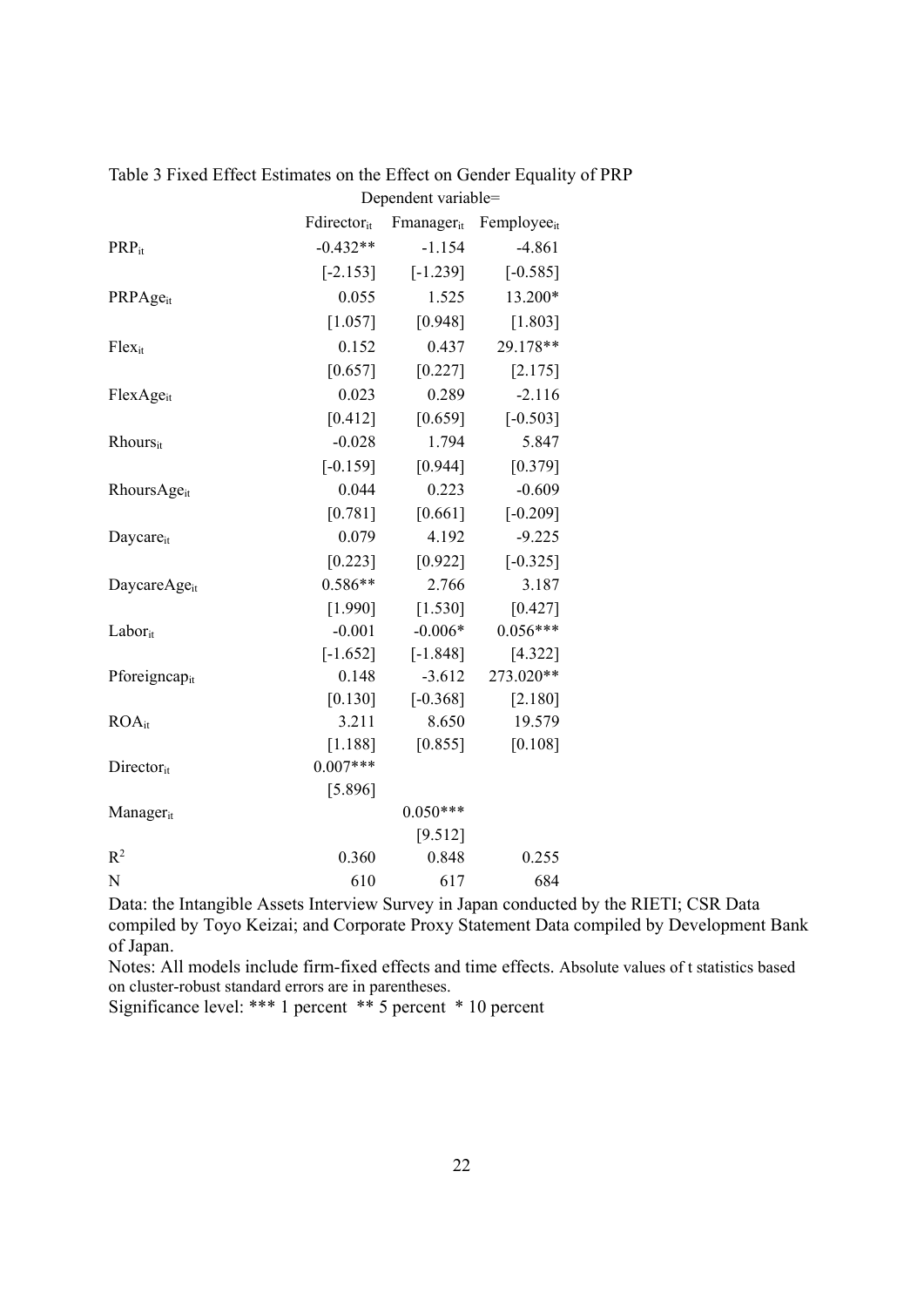| Table 4 Fixed Effect Estimates on the Effect on Gender Equality of PRP: |  |
|-------------------------------------------------------------------------|--|
| Firms with MBO vs. without MBO                                          |  |

|                                        | Dependent variable= |                  |                         |
|----------------------------------------|---------------------|------------------|-------------------------|
|                                        | Fdirectorit         | Fmanagerit       | Femployee <sub>it</sub> |
| $PRP_{it}$                             | $-1.029**$          | $-2.918$         | $-18.369$               |
|                                        | $[-2.416]$          | $[-1.065]$       | $[-1.001]$              |
| $PRP_{it}^*MBO_i$                      | $1.062**$           | 3.133            | 21.849                  |
|                                        | [2.108]             | [0.758]          | [0.971]                 |
| PRPAgeit                               | 0.146               | 1.322            | 13.778*                 |
|                                        | [1.580]             | [0.792]          | [1.948]                 |
| PRPAge <sub>it</sub> *MBO <sub>i</sub> | $-0.169$            | 0.372            | $-1.24$                 |
|                                        | $[-1.342]$          | [0.463]          | $[-0.304]$              |
| Flexit                                 | 0.118               | 0.396            | 28.065**                |
|                                        | [0.572]             | [0.203]          | [2.071]                 |
| FlexAgeit                              | 0.013               | 0.305            | $-2.19$                 |
|                                        | [0.219]             | [0.657]          | $[-0.522]$              |
| Rhoursit                               | 0.03                | 2.049            | 7.344                   |
|                                        | [0.175]             | [1.110]          | [0.459]                 |
| RhoursAgeit                            | 0.103               | 0.131            | $-0.042$                |
|                                        | [1.232]             | [0.313]          | $[-0.013]$              |
| Daycareit                              | $-0.07$             | 4.544            | $-10.444$               |
|                                        | $[-0.179]$          | [0.971]          | $[-0.382]$              |
| DaycareAge <sub>it</sub>               | $0.561**$           | 2.799            | 2.963                   |
|                                        | [2.023]             | [1.514]          | [0.401]                 |
| Laborit                                | $-0.001*$           | $-0.006*$        | $0.056***$              |
|                                        | $[-1.694]$          | $[-1.838]$       | [4.329]                 |
| Pforeigncapit                          | 0.106               | $-3.883$         | 272.635**               |
|                                        | [0.092]             | $[-0.389]$       | [2.173]                 |
| <b>ROA</b> it                          | 3.015               | 8.762            | 18.221                  |
|                                        | $[1.151]$           | [0.868]          | $[0.101]$               |
| Directorit                             | $0.007***$          |                  |                         |
|                                        | [5.935]             |                  |                         |
| Managerit                              |                     | $0.049***$       |                         |
| R <sup>2</sup>                         | 0.369               | [9.891]<br>0.849 | 0.256                   |
| N                                      | 610                 | 617              | 684                     |
|                                        |                     |                  |                         |

Notes: All models include firm-fixed effects and time effects. Absolute values of t statistics based on cluster-robust standard errors are in parentheses.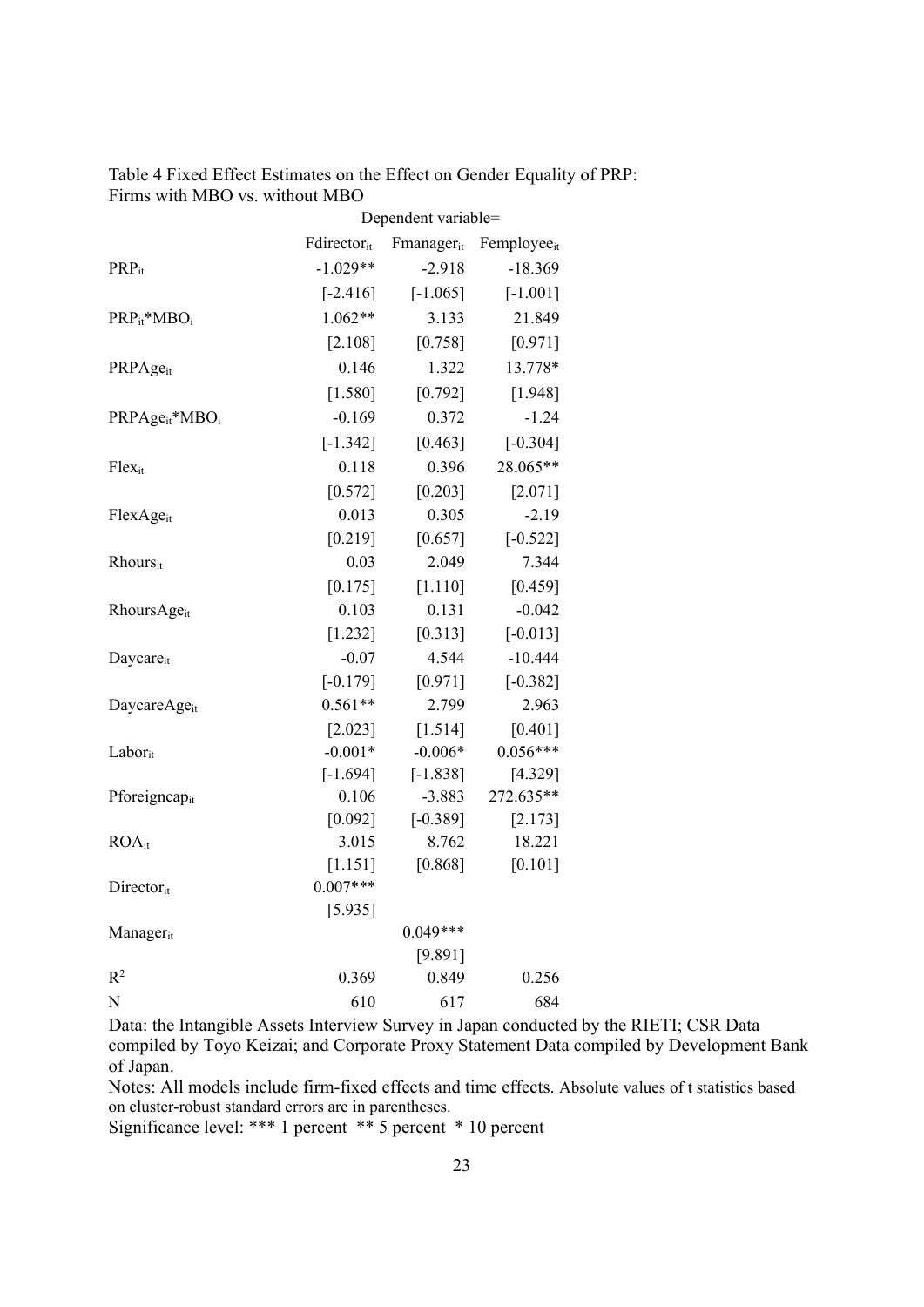| Table 5 Fixed Effect Estimates on the Effect on Gender Equality of PRP: |  |
|-------------------------------------------------------------------------|--|
| Firms with INF vs. without INF                                          |  |

|                                        | Dependent variable= |            |                         |
|----------------------------------------|---------------------|------------|-------------------------|
|                                        | Fdirectorit         | Fmanagerit | Femployee <sub>it</sub> |
| PRP <sub>it</sub>                      | $-0.570***$         | $-5.012*$  | $-44.731**$             |
|                                        | $[-2.941]$          | $[-1.801]$ | $[-2.325]$              |
| $PRP_{it}$ *IN $F_i$                   | 0.165               | 6.439      | 58.105**                |
|                                        | [0.463]             | [1.575]    | [2.217]                 |
| PRPAgeit                               | 0.061               | 1.647      | 17.763**                |
|                                        | [1.181]             | [1.048]    | [2.105]                 |
| PRPAge <sub>it</sub> *INF <sub>i</sub> | 0.057               | 0.378      | $-6.063$                |
|                                        | [0.745]             | [0.676]    | $[-1.219]$              |
| Flexit                                 | 0.025               | $-0.39$    | 34.147**                |
|                                        | [0.096]             | $[-0.207]$ | [2.138]                 |
| FlexAgeit                              | 0.002               | 0.167      | $-4.234$                |
|                                        | [0.035]             | [0.391]    | $[-0.813]$              |
| Rhoursit                               | 0.014               | 2.041      | 12.96                   |
|                                        | [0.071]             | [0.977]    | [0.758]                 |
| RhoursAgeit                            | 0.047               | 0.179      | 1.948                   |
|                                        | [0.809]             | [0.583]    | [0.589]                 |
| Daycareit                              | $-0.162$            | 5.162      | $-6.107$                |
|                                        | $[-0.466]$          | [0.977]    | $[-0.192]$              |
| DaycareAge <sub>it</sub>               | $0.573**$           | 2.576      | 5.185                   |
|                                        | [2.008]             | [1.503]    | [0.639]                 |
| Laborit                                | $-0.001$            | $-0.006*$  | $0.056***$              |
|                                        | $[-1.632]$          | $[-1.869]$ | [4.259]                 |
| Pforeigncapit                          | $-0.501$            | 1.211      | 298.065**               |
|                                        | $[-0.383]$          | $[0.122]$  | $[2.015]$               |
| <b>ROA</b> it                          | 3.206               | 8.522      | 20.918                  |
|                                        | [1.056]             | [0.748]    | [0.094]                 |
| Directorit                             | $0.007***$          |            |                         |
|                                        | [5.914]             |            |                         |
| Managerit                              |                     | $0.050***$ |                         |
|                                        |                     | [9.556]    |                         |
| R <sup>2</sup>                         | 0.367               | 0.853      | 0.267                   |
| N                                      | 545                 | 552        | 601                     |

Notes: All models include firm-fixed effects and time effects. Absolute values of t statistics based on cluster-robust standard errors are in parentheses.